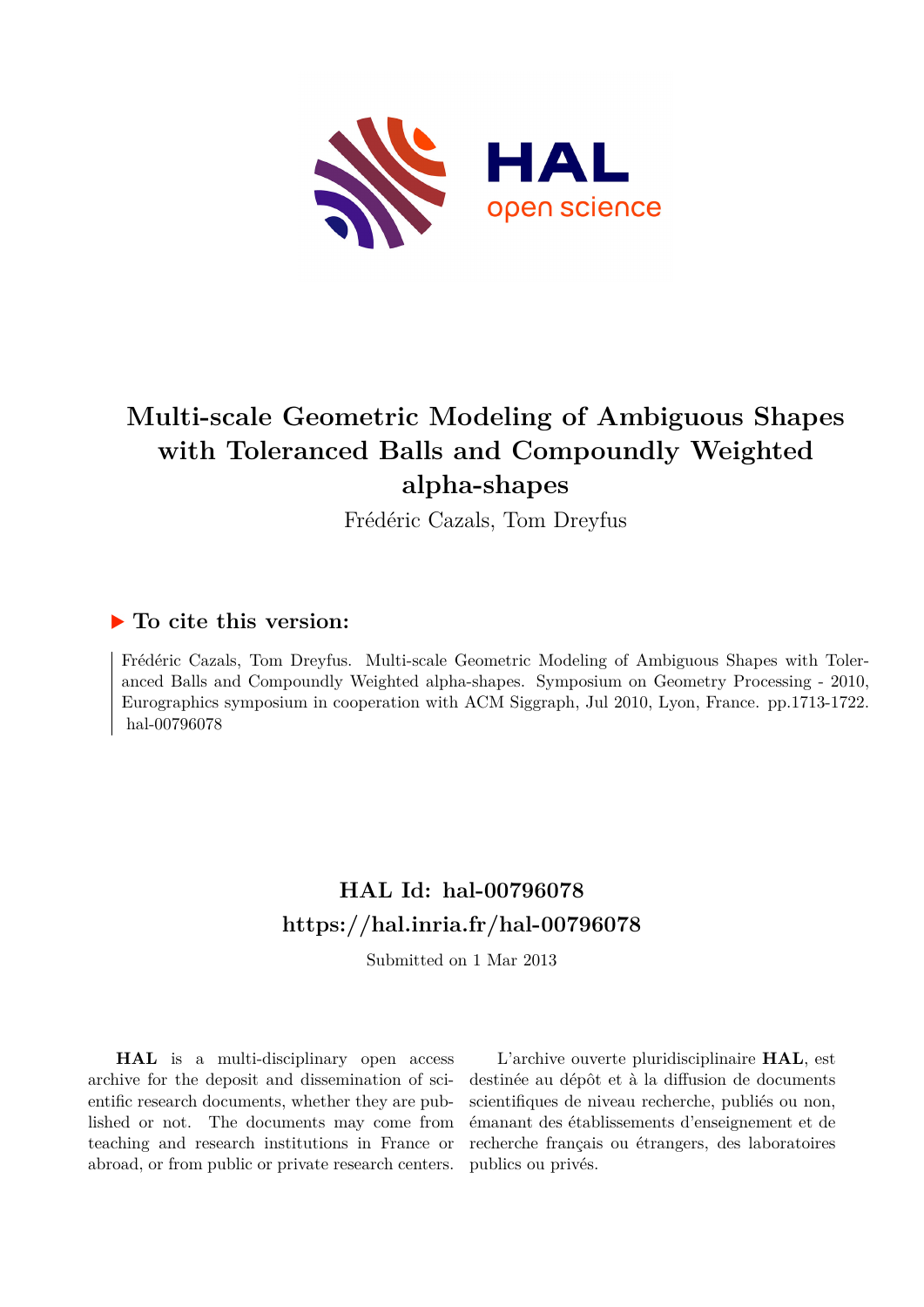## Multi-scale Geometric Modeling of Ambiguous Shapes with Toleranced Balls and Compoundly Weighted  $\alpha$ -shapes  $*$

Frédéric Cazals and Tom Dreyfus

June 16, 2010

## Contents

| $\mathbf 1$  | Introduction                                                                                                                            | $\overline{2}$ |
|--------------|-----------------------------------------------------------------------------------------------------------------------------------------|----------------|
|              | 1.1                                                                                                                                     |                |
|              | 1.2                                                                                                                                     |                |
| $\mathbf{2}$ | Toleranced Models and Compoundly Weighted Voronoi Diagram                                                                               | 3              |
|              | 2.1                                                                                                                                     | 3              |
| 3            | The Compoundly Weighted Voronoi Diagram                                                                                                 | $\overline{4}$ |
|              | Bisectors in the CW case $\dots \dots \dots \dots \dots \dots \dots \dots \dots \dots \dots \dots \dots \dots \dots \dots \dots$<br>3.1 |                |
|              | 3.1.1                                                                                                                                   |                |
|              | 3.1.2                                                                                                                                   |                |
|              | 3.1.3                                                                                                                                   |                |
|              | 3.2                                                                                                                                     |                |
| 4            | Space-filling diagram and $\lambda$ -complex                                                                                            | 6              |
|              | 4.1                                                                                                                                     |                |
|              | 4.2                                                                                                                                     |                |
|              | 4.3                                                                                                                                     |                |
| 5            | <b>Implementation and Experiments</b>                                                                                                   | 8              |
|              | 5.1                                                                                                                                     |                |
|              | 5.2                                                                                                                                     |                |
|              | 5.3                                                                                                                                     |                |
|              | 6 Conclusion and outlook                                                                                                                | 10             |

#### Abstract

Dealing with ambiguous data is a challenge in Science in general and geometry processing in particular. One route of choice to extract information from such data consists of replacing the ambiguous input by a continuum, typically a one-parameter family, so as to mine stable geometric and topological features within this family. This work follows this spirit and introduces a novel framework to handle 3D ambiguous geometric data which are naturally modeled by balls.

First, we introduce toleranced balls to model ambiguous geometric objects. A toleranced ball consists of two concentric balls, and interpolating between their radii provides a way to explore a range of possible geometries. We propose to model an ambiguous shape by a collection of toleranced balls, and show that the aforementioned radius interpolation is tantamount to the growth process associated with an additively-multiplicatively weighted Voronoi diagram (also called compoundly weighted or CW). Second and third, we investigate properties of the CW diagram and the associated CW  $\alpha$ -complex, which provides a filtration called the  $\lambda$ -complex. Fourth, we sketch a naive algorithm to compute the CW VD. Finally, we use the  $\lambda$ -complex to assess the quality of models of large protein assemblies, as these models inherently feature ambiguities.

<sup>∗</sup>Conference version: Symposium on Geometry Processing, 2010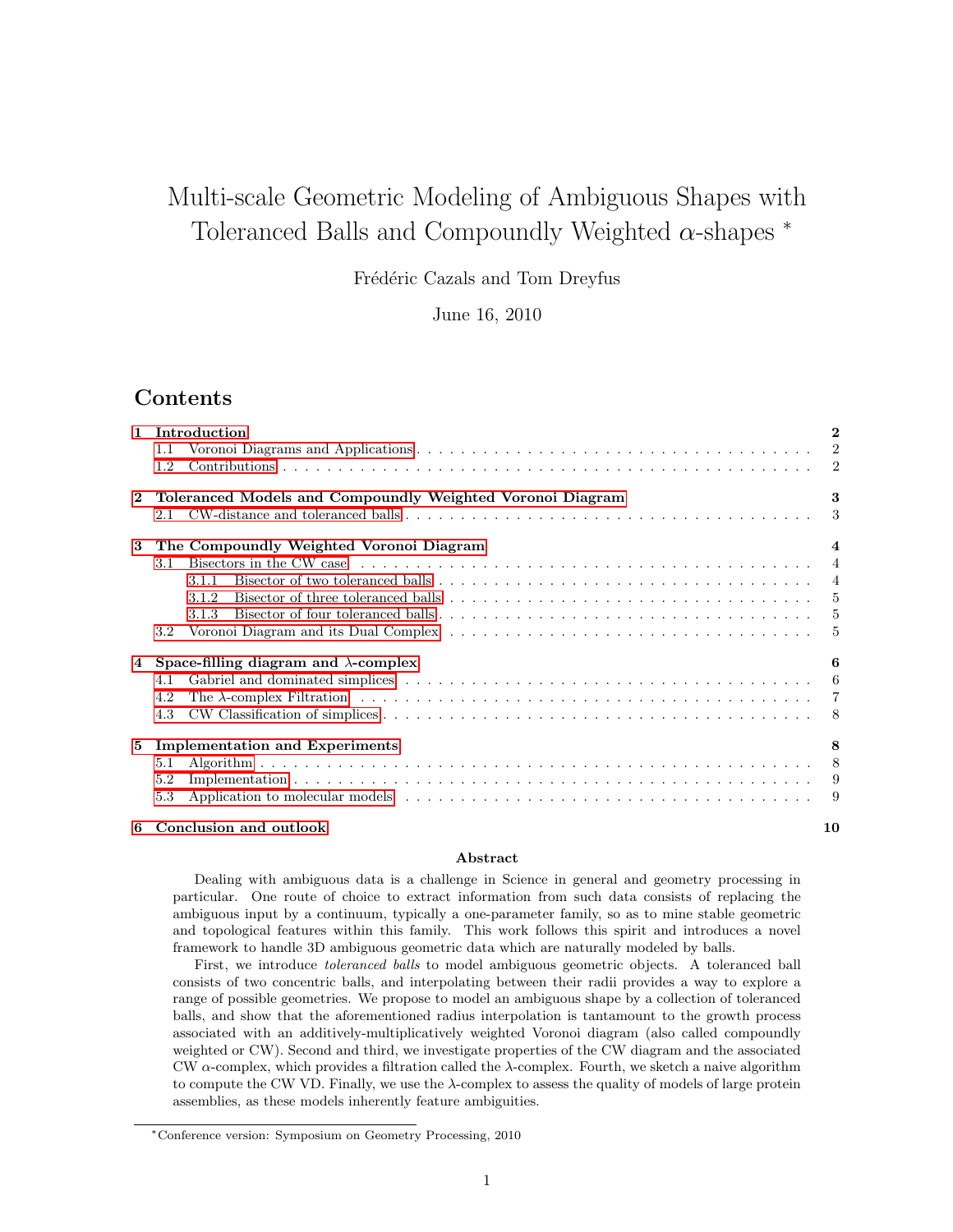### <span id="page-2-0"></span>1 Introduction

#### <span id="page-2-1"></span>1.1 Voronoi Diagrams and Applications

The Voronoi diagram of a finite collection of sites equipped with a generalized distance is the cell decomposition of the ambient space into equivalence classes of points having the same nearest sites for this distance. Voronoi diagrams are central constructions in science and engineering [\[OC00\]](#page-12-0), and their versatility actually comes from two sources. First, the great variability of sites and distances is a first source of diversity. While the most classical construction is the Euclidean distance diagram for points, the mere class of circles and weighted points yields as diverse diagrams as power, Apollonius and Möbius diagrams–see [\[BWY06\]](#page-11-0) and Fig. [1.](#page-13-0) Second, the information encoded in a Voronoi diagram actually goes beyond the aforementioned cell decomposition. One can indeed consider the bisectors bounding the cells as the realization of a growth process defined by the distance, in the sense that the level sets of this distance intersect on the bisectors. This viewpoint motivated the development of  $\alpha$ -complexes and α-shapes [\[Ede92\]](#page-11-1), a beautiful construction providing a filtration of the Delaunay triangulation dual of the Voronoi diagram, later complemented by the flow complex [\[GJ03\]](#page-12-1). From a mathematical standpoint, these developments are concerned with the topological changes undergone by the sub-level sets of the distance, which is the heart of Morse theory [\[Mil63\]](#page-12-2). Ideas in this realm also motivated the development of topological persistence [\[ELZ02,](#page-11-2) [CSEH05\]](#page-11-3), a subject concerned with the assessment of the stability of topological features associated with the sub-level sets of a function defined on a topological space.

The success of  $\alpha$ -shapes relies on two cornerstones. First, the aforementioned growth process gives access to a multi-scale analysis of the input sites. For example, the problem of reconstructing a shape from sample points can be tackled by considering the space-filling diagram consisting of balls grown around the sample points. Alas, a provably good reconstruction using this strategy requires a uniform sampling, which motivated the definition of more local growth processes. One may cite conformal  $\alpha$ shapes [\[CGPZ06\]](#page-11-4), where the growth process depends on the distance of the samples to the medial axis, and the scale-axis transform [\[GMPW09\]](#page-12-3) which provides a hierarchy of skeletal shapes based on a dilation (and retraction) of medial balls. Second,  $\alpha$ -shapes inherently model objects represented by collections of balls—in particular molecules, and encode remarkable geometric and topological properties [\[Ede95\]](#page-11-5). For the particular case of proteins and small macro-molecular complexes, they have been instrumental to compute molecular surfaces [\[AE96\]](#page-11-6) and model interfaces [\[BGNC09\]](#page-11-7).

Our developments are precisely motivated by the requirement to perform multi-scale analysis in computational structural biology.

#### <span id="page-2-2"></span>1.2 Contributions

Structural proteomics studies are concerned by the identification and the modeling of molecular machines operating within the cell  $[GAG^+06]$ , and a major endeavour consists of modeling assemblies involving from tens [\[LTSW09\]](#page-12-5) to hundreds  $[ADV^+07]$  of polypeptide chains. This modeling requires integrating data coming from several experimental sources, these data being typically noisy and incomplete [\[AFK](#page-11-9)<sup>+</sup>08]. In this context, the premises just discussed on  $\alpha$ -shapes certainly hold: on the one hand, balls are the primitive of choice since we deal with atoms and molecules; on the other hand, multi-scale analysis are in order since we deal with ambiguous data and need to accommodate uncertainties on the shapes and positions of proteins within an assembly. In this context, we make the following contributions.

First, we introduce toleranced balls to model ambiguous geometric shapes. A toleranced ball consists of two concentric balls—the inner and outer balls, and interpolating between them allows one to replace an arbitrary ball by one-parameter family of balls. As illustrated on Fig. [2,](#page-14-0) the inner (outer) ball of a toleranced ball is meant to accommodate high (low) confidence regions. We note in passing that our approach bears some similarities with modeling with toleranced parts in engineering, where tolerances are generally accommodated thanks to Minkowski sums [\[LWC97\]](#page-12-6). Second, we show that the growth process associated with this interpolation is associated with a so-called additively-multiplicatively-weighted Voronoi diagram, also called compoundly weighted Voronoi diagram—CW VD for short. Third, we investigate properties of this CW diagram and its dual. Fourth, we present the filtration, called the  $\lambda$ -complex, induced on the dual by the growth process, and encoding all possible topologies associated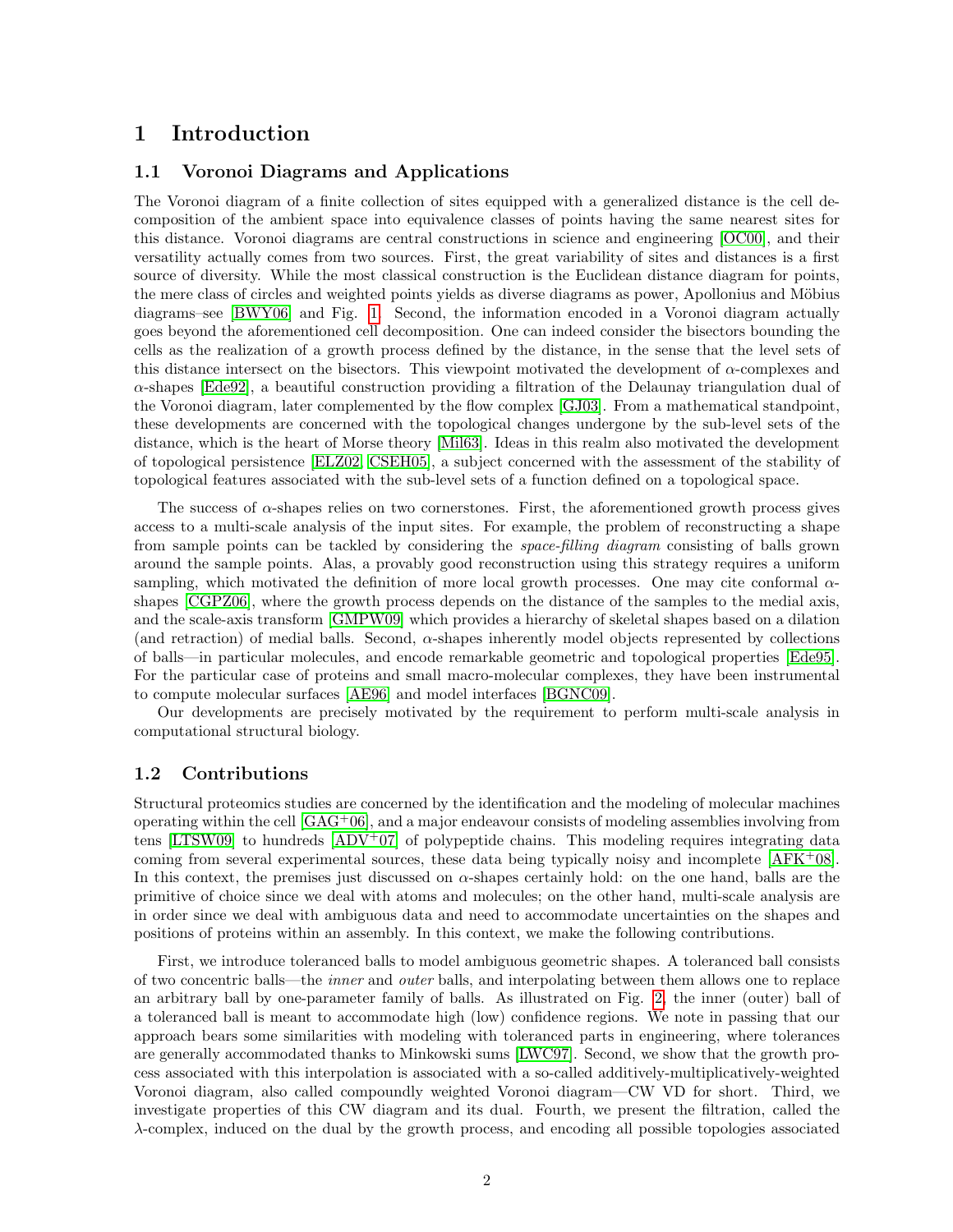with this growth process. Our analysis generalizes the so-called  $\beta$ -shapes [\[SCC](#page-12-7)+06], i.e. the  $\alpha$ -shape associated to an Apollonius diagram [\[BD05,](#page-11-10) [BWY06,](#page-11-0) [EK06\]](#page-11-11). Fifth, we sketch an algorithm to compute the CW VD. Finally, we present experimental results on toleranced protein models. Due to the lack of space, proofs are omitted and the reader is referred [\[CD10\]](#page-11-12).

## <span id="page-3-0"></span>2 Toleranced Models and Compoundly Weighted Voronoi Diagram

#### <span id="page-3-1"></span>2.1 CW-distance and toleranced balls

**Toleranced balls.** Given a weighted point  $S_i(c_i; \mu_i, \alpha_i)$ , with center  $c_i$  and parameters (real numbers)  $\mu_i > 0$  and  $\alpha_i$ , we define the additively-multiplicatively distance as follows:

<span id="page-3-2"></span>
$$
\lambda(S_i, p) = \mu_i \mid c_i p \mid -\alpha_i. \tag{1}
$$

This distance is associated with so-called compoundly-weighted Voronoi diagrams or CW VD for short [\[OC00\]](#page-12-0). Geometrically speaking, this distance is best understood using the following growth process. Let a toleranced ball  $\overline{S_i}(c_i; r_i^-, r_i^+)$  be a pair of concentric balls of radii  $r_i^-\lt r_i^+$ , centered at  $c_i$ . These balls are called the *inner* and *outer* balls. Given a toleranced ball  $\overline{S_i}$  and a real parameter  $\lambda$ , consider the *grown ball*  $S_i[\lambda]$  centered at  $c_i$  and whose radius is defined by:

$$
r_i(\lambda) = r_i^- + \lambda (r_i^+ - r_i^-). \tag{2}
$$

Denoting  $\delta_i = r_i^+ - r_i^-$ , a point p is reached by this growth process once  $r_i(\lambda) = ||c_i p||$ , that is

$$
\lambda(\overline{S_i}, p) = \frac{||c_i p||}{\delta_i} - \frac{r_i^-}{\delta_i}.
$$
\n(3)

In other words, a toleranced ball  $\overline{S_i}(c_i; r_i^-, r_i^+)$  is tantamount to a weighted point  $S_i(c_i; \mu_i = 1/\delta_i, \alpha_i =$  $r_i^-/\delta_i$ ); and reciprocally, a weighted point  $S_i(c_i;\mu_i,\alpha_i)$  is tantamount to a toleranced ball  $\overline{S_i}(c_i;r_i^ \alpha_i/\mu_i$ ,  $r_i^+ = (1+\alpha_i)/\mu_i$ ). In the sequel, we shall use both terminologies and exchangeable refer to weighted point  $S_i$  or toleranced ball  $S_i$ .

Toleranced tangency and generalization of the empty ball property. For affine (Apollonius) Voronoi diagrams, it is well known that for each point centered on a Voronoi face, there exists a unique ball orthogonal (tangent) to the balls associated with the vertices of the dual simplex, and conflict free with all the other balls. To derive the analogue in the CW-case, consider a point  $p$  and two toleranced balls  $S_i$  and  $S_j$  such that  $\lambda(S_i, p) = \lambda < \lambda(S_j, p)$ . For the pair  $S_i$  and p, one gets with Eq. [\(1\)](#page-3-2):

<span id="page-3-3"></span>
$$
|| pc_i || -\frac{\alpha_i}{\mu_i} - \frac{\lambda}{\mu_i} = 0 \Leftrightarrow || pc_i || -r_i^- - \lambda \delta_i = 0.
$$
\n
$$
(4)
$$

Similarly, for the pair  $\overline{S_i}$  and point p:

<span id="page-3-4"></span>
$$
\|pc_j\| - \frac{\alpha_j}{\mu_j} - \frac{\lambda}{\mu_j} > 0 \Leftrightarrow \|pc_j\| - r_j^- - \lambda \delta_j > 0.
$$
 (5)

We summarize with the following definition, illustrated on Fig[.3:](#page-14-1)

**Definition.** 1. A ball  $B(p, \lambda)$  which satisfies the condition of Eq. [\(4\)](#page-3-3) w.r.t. a toleranced ball  $S_i$  is called toleranced tangent (TT for short) to  $S_i$ . A toleranced ball  $S_j$  and a ball  $B(p, \lambda)$  which satisfy the condition of Eq. [\(5\)](#page-3-4) are called conflict free.

<span id="page-3-5"></span>**Remark.** 1. Equation [\(4\)](#page-3-3) states that the inner ball  $B(c_i, r_i^-)$  and the ball  $B(p, \lambda \delta_i)$ —which is the ball  $B(p,\lambda)$  scaled by  $\delta_i$ , are tangent. Similarly, condition [\(5\)](#page-3-4) states that  $B(c_j, r_j^-)$  and  $B(p,\lambda\delta_j)$  do not intersect. We shall use this property to illustrate TT balls, see e.g. Fig. [3.](#page-14-1)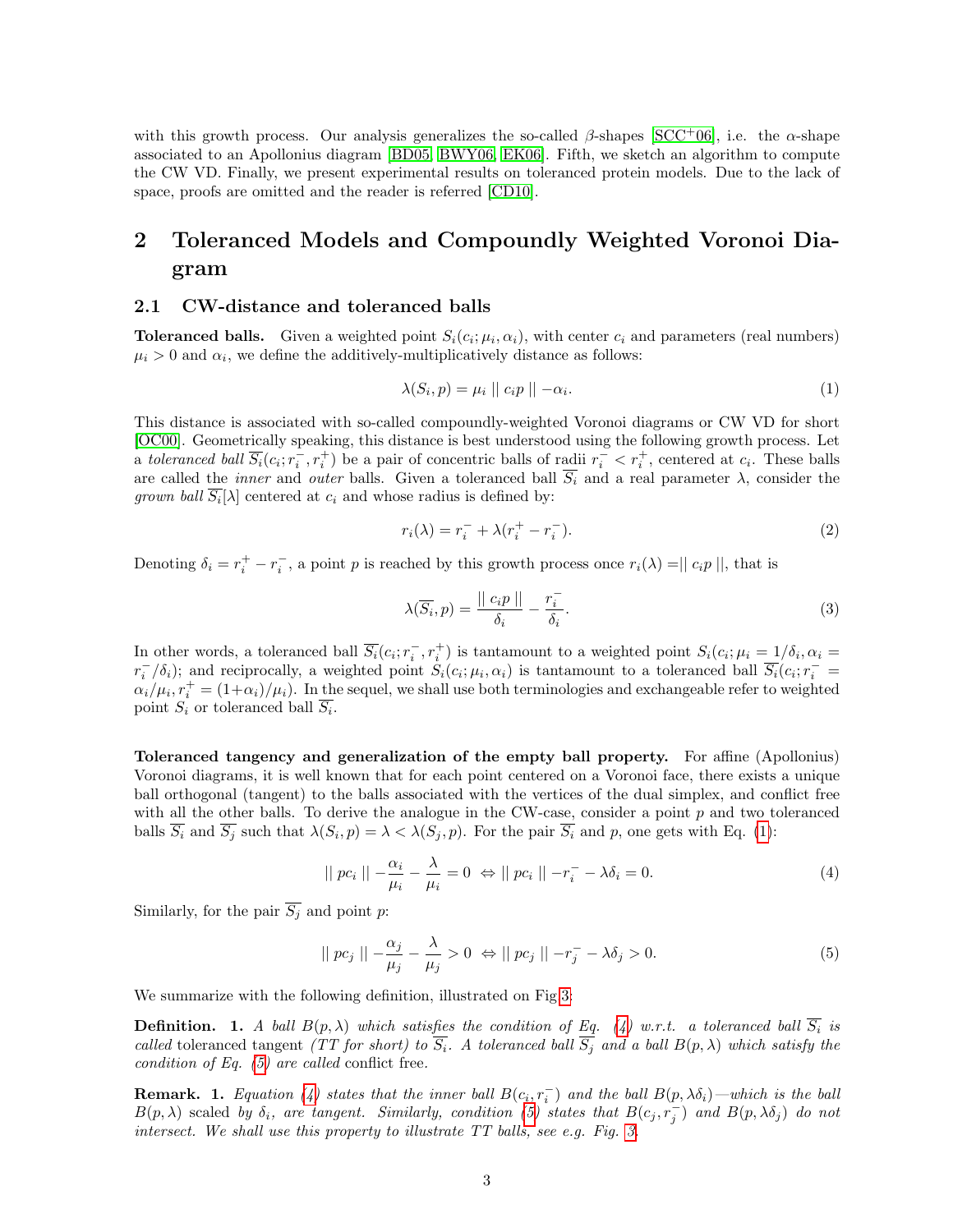**Remark.** 2. Let  $\overline{S}$  be a collection of toleranced balls. Consider a ball  $B(p, \lambda)$  which is TT to a subset of balls  $T \subset \overline{S}$ , and conflict free with the toleranced balls in  $\overline{S}\backslash T$ . The center p of this ball is found at the intersection of the spheres bounding the grown balls  $S_i[\lambda]$  with  $S_i \in T$ , and is located outside the grown balls  $\overline{S_i}[\lambda]$  with  $\overline{S_i} \in \overline{S} \backslash T$ .

## <span id="page-4-0"></span>3 The Compoundly Weighted Voronoi Diagram

Consider a collection  $\overline{S}$  of n toleranced balls. The Compoundly Weighted Voronoi diagram is the partition of the space according to the nearest neighbor relationship, for the CW distance, that is:

$$
Vor(\overline{S_i}) = \{p \in \mathbb{R}^3 \mid \lambda(\overline{S_i}, p) \le \lambda(\overline{S_j}, p) \forall j \neq i\}.
$$
\n
$$
(6)
$$

More generally, denoting  $T_{k+1}$  a tuple of  $k+1$  toleranced balls, we are interested in  $Vor(T_{k+1})$  $\bigcap_{\overline{S_i} \in T_{k+1}} \text{Vor}(S_i)$ . Naturally, we are also interested in the dual complex generalizing the Delaunay triangulation.

#### <span id="page-4-1"></span>3.1 Bisectors in the CW case

The bisector of a tuple of toleranced balls  $T_{k+1}$  is the loci of points having the same CW distance w.r.t. every toleranced ball. We denote this bisector  $\zeta(T_{k+1})$ , and examine in turn the case for pairs, triples, and quadruples. Our analysis assumes that the  $\delta_i$  are not equal, as this is the Apollonius case [\[BWY06\]](#page-11-0).

#### <span id="page-4-2"></span>3.1.1 Bisector of two toleranced balls

**Analysis.** Let  $S_i$  and  $S_j$  be two toleranced balls. The following property describes the existence of the bisector  $\zeta(i, j)$  of  $S_i$  and  $S_j$ :

<span id="page-4-3"></span>**Proposition.** 1.  $\overline{S_i}$  is trivial w.r.t. toleranced ball  $\overline{S_j}$  iff  $\delta_i \leq \delta_j$  and the following condition, which states that  $c_i$  belongs to the interior of the Voronoi region of  $\overline{S_i}$ , holds:

$$
\lambda(\overline{S_j}, c_i) < -\frac{r_i^-}{\delta_i}.\tag{7}
$$

Assuming that  $\zeta(i,j)$  exists, its geometry depends on the relative values of  $\delta_i$  and  $\delta_j$ . Assuming w.l.o.g. that  $\delta_i < \delta_j$ ,  $S_j$  grows faster than  $S_i$  so that for a large enough value of  $\lambda$ , the grown ball  $S_i[\lambda]$  is contained in its counterpart  $S_j[\lambda]$ , so that the bisector is a closed surface, with  $c_i$  in the bounded region delimited by  $\zeta(i, j)$ . Matching the generalized distances shows that this surface is a degree-four algebraic surface. See Fig. [4](#page-15-0) for a 2D illustration.

Extremal TT balls. If the bisector exists, it makes sense to track the TT balls such that the corresponding  $\lambda$  value is a local extremum. By radial symmetry w.r.t. the line joining the centers of the balls, such balls are necessarily centered at the intersection between the bisector and the line joining the centers. Assume w.l.o.g. that  $\delta_i < \delta_j$ . The minimal such ball, denoted  $\underline{M}_{i,j}(\underline{m}_{i,j},\underline{\rho}_{i,j})$  is such that  $S_i[\underline{\rho}_{i,j}]$ and  $S_j[\underline{\rho}_{i,j}]$  are tangent at  $\underline{m}_{i,j}$ . The maximal ball  $M_{i,j}(\overline{m}_{i,j}, \overline{\rho}_{i,j})$  is such that  $S_i[\overline{\rho}_{i,j}]$  is interior-tangent to  $S_j[\overline{\rho}_{i,j}]$  at  $\overline{m}_{i,j}$ .

The parameters of these extremal TT balls are computed as follows:

<span id="page-4-4"></span>**Proposition. 2.** The two extremal TT balls  $B(p, \lambda)$  of two toleranced balls are characterized by

$$
\lambda = \frac{||c_i c_j|| - (\alpha r_i^- + \beta r_j^-)}{\alpha \delta_i + \beta \delta_j},\tag{8}
$$

and

$$
c_i \vec{p} = \alpha \frac{\lambda \delta_i + r_i^-}{\| c_i c_j \|} c_i \vec{c}_j,\tag{9}
$$

where  $\alpha = \pm 1$  and  $\beta = \pm 1$  depend on the ball processed (min or max) and the relative positions of  $\overline{S_i}$  and  $\overline{S_i}$  (case analysis in the proof).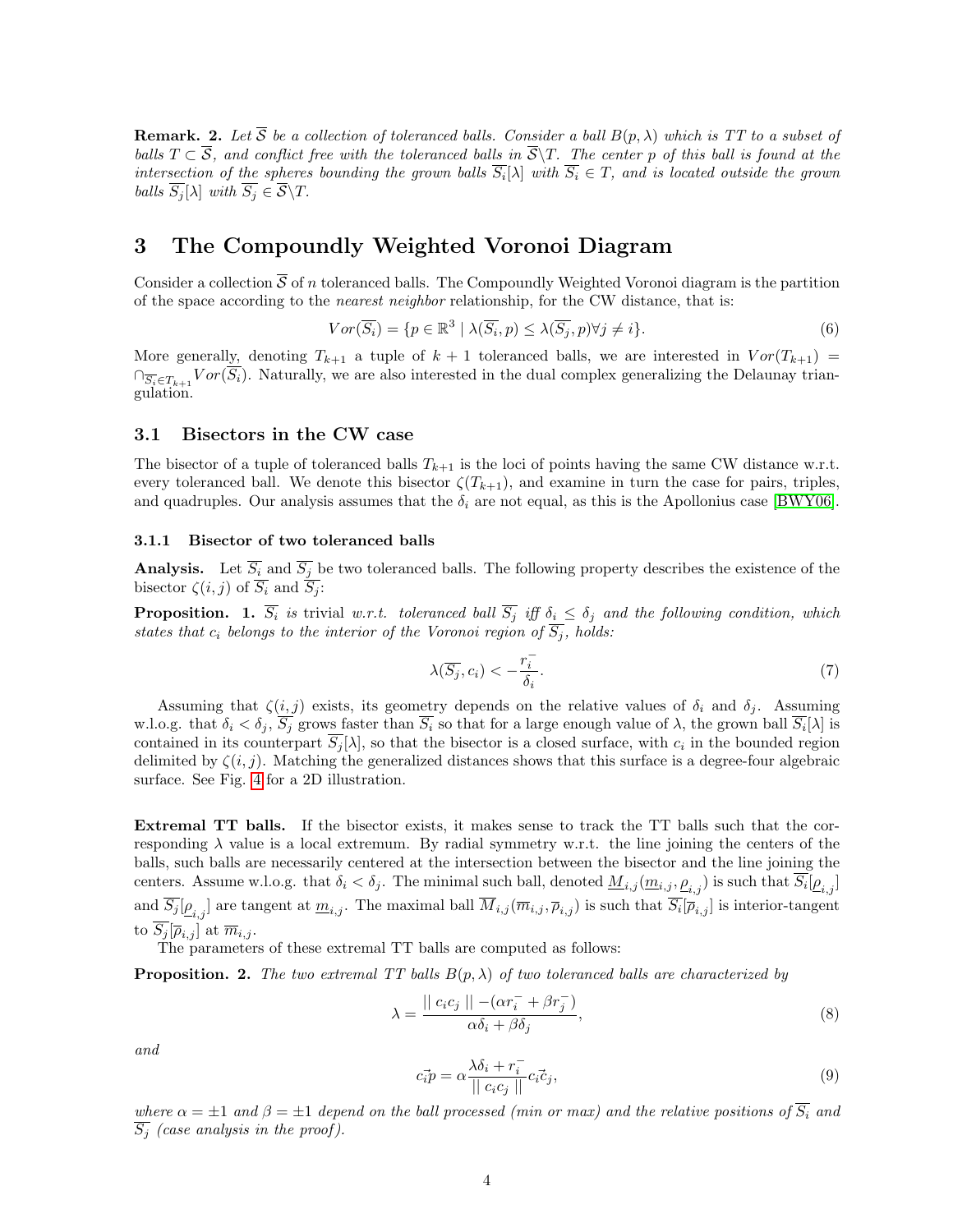#### <span id="page-5-0"></span>3.1.2 Bisector of three toleranced balls

**Analysis.** Consider three toleranced balls  $S_{i_0}, S_{i_1}, S_{i_2}$  such that the bisector of each pair exists. To avoid the Apollonius case, we suppose without loss of generality that  $\delta_{i_0} \leq \delta_{i_1} \leq \delta_{i_2}$  with  $\delta_{i_0} < \delta_{i_2}$ . If there is no intersection between  $\zeta(i_0, i_1)$  and  $\zeta(i_0, i_2)$ ,  $\zeta(i_0, i_1, i_2)$  does not exist, and reciprocally. Assume that  $\zeta(i_0, i_1, i_2)$  exists. Since at least one  $\delta_i$  differs from the other two, there is at most one Apollonius bisector. The geometry of  $\zeta(i_0, i_1, i_2)$  depends on  $\delta_{i_0}, \delta_{i_1}$  and  $\delta_{i_2}$ , and one faces the following cases.

 $\triangleright$  **CWB.III.1** If there is no Apollonius bisector,  $\zeta(i_0, i_1, i_2)$  is a bounded curve resulting from the intersection of two CW bisectors.

 $\triangleright$  CWB.III.2 If the Apollonius bisector is not a half straight line,  $\zeta(i_0, i_1, i_2)$  is a bounded curve resulting from the intersection of one CW bisector, and one sheet of a hyperboloid (possibly degenerated to a hyperplane).

 $\triangleright$  **CWB.III.3** If the Apollonius bisector is a half straight line,  $\zeta(i_0, i_1, i_2)$  is reduced to at most two intersection points. Note that if there are two intersection points,  $\delta_{i_1} = \delta_{i_2}$  and  $S_{i_1}$  is included in and tangent to  $S_{i_2}$ .

Extremal TT balls. In any case, there are two (possibly identical) extremal TT balls. If one bisector is a half straight line, these balls are found by intersecting this line with one of the other two bisectors.

In the general case, identifying these two balls involves four equations in four unknowns—the coordinates of the center and the weight  $\lambda$ . Denote  $\pi$  the plane defined by the centers of the three balls. The growth of the balls being symmetric with respect to this plane, the fourth equation consists of constraining the center of an extremal TT ball to plane  $\pi$ . The calculation is covered by the following proposition for  $k=2$ :

<span id="page-5-3"></span>**Proposition.** 3. Let  $T_{k+1} = \{S_{i_j}\}_{j=0,\dots,k}$  be a triple or quadruple of toleranced balls, i.e.  $k = 2$  or  $k = 3$ . Computing the two extremal TT balls of the tuple  $T_{k+1}$  requires solving a degree four equation. A value solution  $\lambda$  of this equation is valid provided that  $\lambda \delta_{i_j} + r_{i_j}^- \geq 0$ ,  $\forall j = 0, \ldots, k$ .

Geometrically, three intersecting spheres generically intersect in two points. The extreme TT balls correspond to the situations where these two points coalesce.

#### <span id="page-5-1"></span>3.1.3 Bisector of four toleranced balls

**Analysis.** Consider four toleranced balls  $S_{i_0}, S_{i_1}, S_{i_2}, S_{i_3}$  such that the bisector of each pair exists. To avoid the Apollonius case, we suppose w.l.o.g. that  $\delta_{i_0} \leq \delta_{i_1} \leq \delta_{i_2} \leq \delta_{i_3}$  with  $\delta_{i_0} < \delta_{i_3}$ . If the intersection of  $\zeta(i_0, i_1)$ ,  $\zeta(i_0, i_2)$  and  $\zeta(i_0, i_3)$  is empty, the intersection of all bisectors of pairs is empty and  $\zeta(i_0, i_1, i_2, i_3)$  does not exist, and reciprocally. If  $\zeta(i_0, i_1, i_2, i_3)$  exists, we have  $\zeta(i_0, i_1, i_2, i_3)$  =  $\zeta(i_0, i_3) \cap \zeta(i_1, i_2, i_3)$ , from which the following analysis follows.

 $\triangleright$  **CWB.IV.1** The bisectors  $\zeta(i_0, i_3)$  and  $\zeta(i_1, i_2, i_3)$  being a surface and a curve, their generic intersection, if any, consists of a finite set of points. As we shall see below, there are at most four such points.

 $\triangleright$  **CWB.IV.2** As a degenerate case, when  $\zeta(i_1, i_2, i_3)$  is a bounded curve, the intersection of  $\zeta(i_1, i_2, i_3)$ and  $\zeta(i_0, i_3)$  may be  $\zeta(i_1, i_2, i_3)$ . In this case,  $\zeta(i_0, i_1, i_2, i_3)$  has the geometry of the bisector  $\zeta(i_1, i_2, i_3)$ of three toleranced balls.

**Extremal balls.** We distinguish two cases. If  $\zeta(i_0, i_1, i_2, i_3)$  has the geometry of a bisector of three toleranced balls, we refer to the analysis carried out in section [3.1.2.](#page-5-0) Otherwise,  $\zeta(i_0, i_1, i_2, i_3)$  is reduced to at most four points, as shown by the following constructive proof of proposition [3:](#page-5-3)

#### <span id="page-5-2"></span>3.2 Voronoi Diagram and its Dual Complex

Empty Voronoi regions. A toleranced ball whose region is empty is called trivial. Proposition [1](#page-4-3) gives a condition of triviality for two toleranced balls. But triviality of a toleranced ball amidst a collection of balls is more complex, since a toleranced ball might not be trivial w.r.t. any other one, yet, it might be trivial with respect to their union. It can be checked that a toleranced ball  $S_i$  is trivial w.r.t. a tuple of balls T provided that  $S_i[\lambda] \subset \bigcup_{\overline{S_j} \in T} S_j \lambda$  for all values of  $\lambda$ .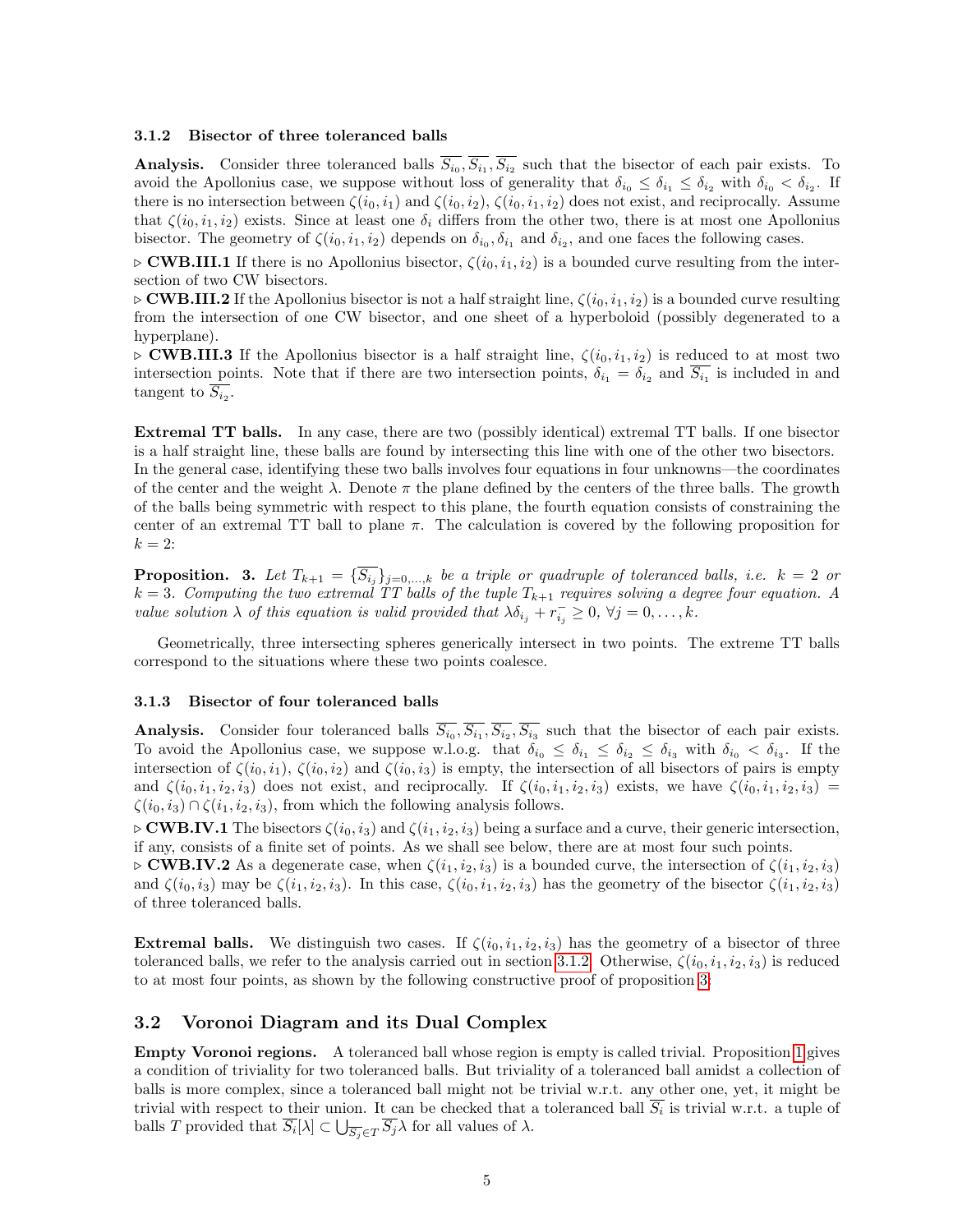**Dual Complex.** The Voronoi region  $Vor(T_{k+1})$  of a tuple  $T_{k+1}$  may have several connected components, each being termed a *face*. Each such face corresponds to the intersection of  $k + 1$  Voronoi regions, so that we associate an *abstract simplex* or *simplex* for short in the dual complex. That is, if  $Vor(T_{k+1})$ consists of m faces, on finds  $\Delta_i(T_{k+1}), j \in 1, \ldots, m$  simplices in the dual complex. (The multiplicity is omitted if the tuple  $T_{k+1}$  yields a single simplex.) Assuming that the input toleranced balls are numbered from 1 to  $n$ , a simplex is *identified* by a list of integers, and inclusion between such lists defines a partial order on simplices. We therefore represent the dual complex by a Hasse diagram  $D<sub>S</sub>$  with one node per simplex. Note that we may also (arbitrarily) embed a simplex within the union of Voronoi faces it is associated with. See Fig. [5.](#page-16-0)

Topological complications. A Voronoi region gets sandwiched between two neighbors when the corresponding toleranced ball defines a *lens* between the Voronoi region of two neighboring toleranced balls. a case also found in the Apollonius diagram. In the dual complex, the vertex of this toleranced balls has exactly two neighbors and the triangle corresponding to these three toleranced balls does not have any coface.

A Voronoi region might not be connected, and this may happen for tuples of size one to four. We illustrate this in 2D with Fig. [5.](#page-16-0) For a toleranced ball, consider  $\overline{S_4}$  whose Voronoi region is split into two faces, associated with the vertices (zero-dimensional simplices)  $\Delta_1(4)$  and  $\Delta_2(4)$  in the Hasse diagram. For two toleranced balls, note that the Voronoi region  $Vor(\overline{S_1}, \overline{S_2})$  consists of two faces—open line segments in this case, yielding the simplices  $\Delta_1(1,2)$  and  $\Delta_2(1,2)$  in the Hasse diagram. For three toleranced balls, note that the triple  $(\overline{S_1}, \overline{S_2}, \overline{S_4})$  corresponds to two triangles.

A Voronoi region may not be simply connected. When one toleranced ball punches a hole into a face, the corresponding one-simplex does not have any coface. See e.g. toleranced ball  $\overline{S_7}$  and the simplex  $\Delta(2, 7)$  on Fig. [5.](#page-16-0) When two toleranced balls punch a hole into a Voronoi region, the two-simplex they define does not have any coface either. Finally when three toleranced balls punch a hole into a Voronoi region, two tetrahedra of the dual complex share the same vertices, the same edges and same triangles. This latter case is illustrated in 2D, where a hole punched by two toleranced balls in a Voronoi region results in two triangles with the same vertices and the same edges. See  $\Delta_1(2,5,6)$  and  $\Delta_2(2,5,6)$  on Fig. [5.](#page-16-0)

Bounded and Unbounded Voronoi regions. A toleranced ball  $\overline{S_i} \in \overline{S}$  is called maximal w.r.t. to  $\overline{S}$ if  $\delta_i \ge \delta_j$ ,  $\forall j \ne i$ . A toleranced ball which is not maximal has a bounded Voronoi region in the CW VD of  $\overline{S}$ , and the subset of maximal toleranced balls is denoted  $\overline{S}_{\text{max}}$ . The CW VD diagram of toleranced balls in  $\overline{S}_{\text{max}}$  is an Apollonius diagram since all  $\delta_i$  are equal, and a subset of balls in  $\overline{S}_{\text{max}}$  have an unbounded Voronoi region. Mimicking the affine case, a simplex is said to lie on the convex hull  $CH(\overline{S})$  of the dual complex if its dual Voronoi face is unbounded. The vertices of such simplices belong to  $\overline{S}_{\text{max}}$ .

## <span id="page-6-0"></span>4 Space-filling diagram and  $\lambda$ -complex

In this section, we investigate the domain  $\mathcal{F}_{\lambda} = \bigcup S_i[\lambda]$  defined by the union of growing balls. We present the λ-complex filtration of the dual complex. The reader is referred to [\[Ede92\]](#page-11-1) for the affine weighted  $\alpha$ -complex.

#### <span id="page-6-1"></span>4.1 Gabriel and dominated simplices

In the affine case, changes in the  $\alpha$ -complex are associated with Gabriel simplices: a Gabriel simplex  $\Delta(T)$  is a simplex such that its minimal orthogonal ball  $M_T$  is conflict free, and the simplex enters the  $\alpha$ -complex when  $\lambda \geq \rho_T$ , with  $\rho_T$  the weight of  $M_T$ . The generalization to the CW setting is not straightforward since Voronoi regions might not be connected, and also since a tuple T generally has two extremal TT balls, respectively denoted  $\underline{M}_T(\underline{m}_T,\underline{\rho}_T)$  and  $M_T(\overline{m}_T,\overline{\rho}_T)$ . We now examine these two balls and refer the reader to Fig. [6](#page-17-0) for an illustration. (To examine this figure, recall that a TT ball  $M(p, \lambda)$ ) is conflict free with a toleranced ball  $S_i$  iff the scaled version of M by  $\delta_i$  i.e.  $M(p, \delta_i \lambda)$  does not intersect the inner ball of  $S_i$ .)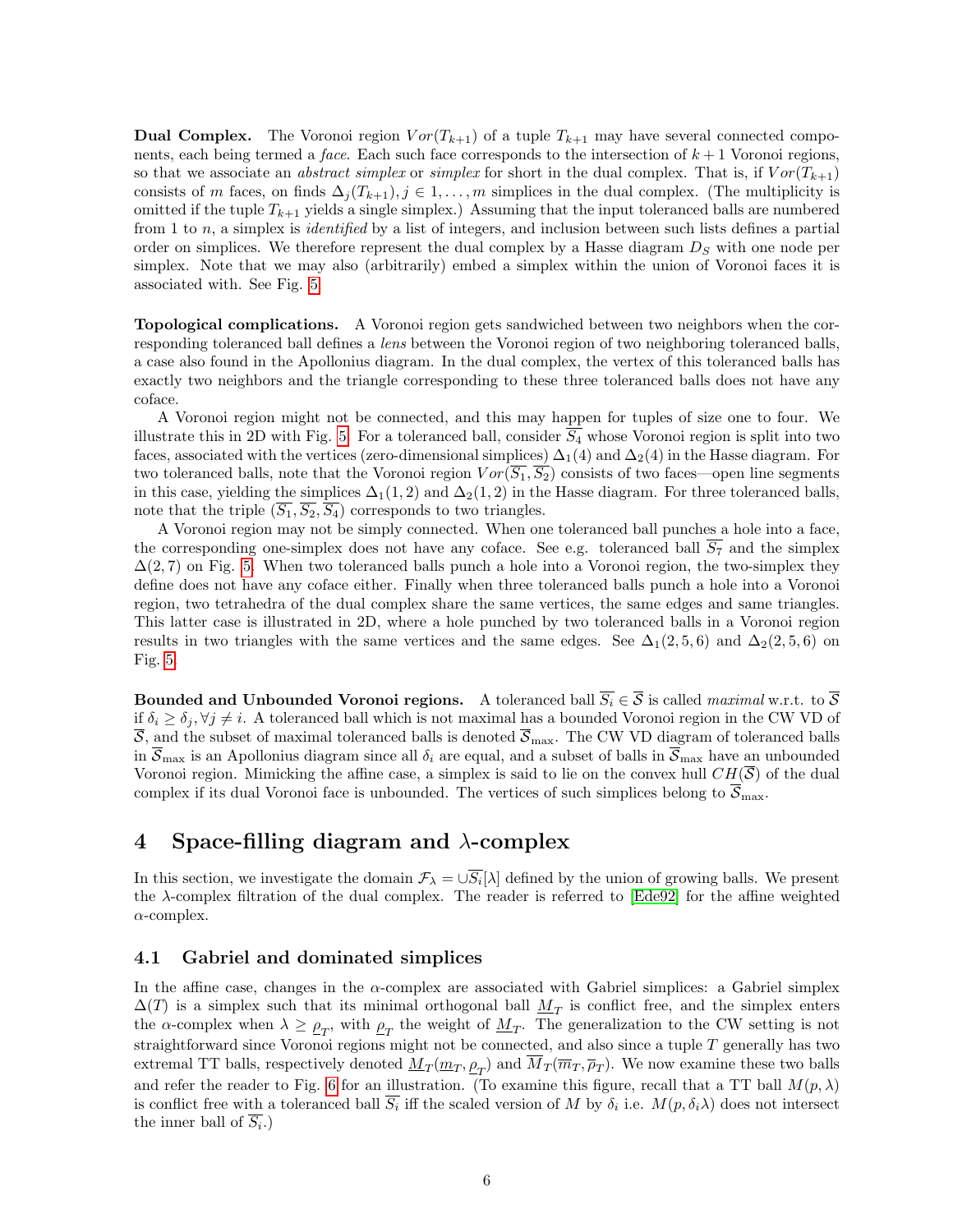**Minimal TT balls and Gabriel simplices.** If the center  $m<sub>T</sub>$  of the minimal TT ball  $M<sub>T</sub>$  belongs to the relative interior of a Voronoi face of the tuple, or equivalently the ball is conflict free, the simplex is called Gabriel.

Maximal TT balls and domination of simplices. For a simplex  $\Delta(T)$ , consider the intersection of the spheres bounding the grown balls, i.e.

<span id="page-7-1"></span>
$$
I_T[\lambda] = \cap_{\overline{S_i} \in T} \partial \overline{S_i}[\lambda]. \tag{10}
$$

In 3D, if T is a  $k + 1$  tuple,  $I_T[\lambda]$  is generically a 2 – k-sphere. Consider now a tuple such that the  $\delta_i$ of its balls are not all equal, and assume that  $T = A \cup B$ , with A the balls realizing the maximum  $\delta_i$  in the tuple. The corresponding bisector is bounded and has a unique maximal TT ball  $\overline{M}_{T}$ . If this ball is conflict free, the spheres bounding the grown balls in T intersect until  $I_T[\lambda]$  reduces to the point  $\overline{m}_T$ . Beyond that point, the intersection of the spheres bounding grown balls in  $B$  is contained in the union of the grown balls in A. That is, as opposed to the Euclidean setting, the simplex  $\Delta(T)$  does not catch a coface. The simplex  $\Delta(T)$  whose Voronoi face contains  $\overline{m}_T$  is called *dominant*.

Similarly, consider a simplex  $\Delta(U)$  which is an ancestor of the dominant simplex  $\Delta(T)$  in the Hasse diagram, with  $B \subset U \subset T$ . (An ancestor is any node found on a path joining a zero simplex to  $\Delta(T)$ .) Such a simplex does not catch any coface either when point  $\overline{m}_T$  is reached by the growing balls. All such simplices are called *dominated*. To identify the moment in time where simplex  $\Delta(U)$  gets dominated, we introduce

<span id="page-7-2"></span>
$$
\gamma_{\Delta(U)} = \overline{\rho}_{\Delta(T)}.\tag{11}
$$

The condition  $B \subset U \subsetneq T$  actually yields 2 cases, namely (i)  $U = B$ , or (ii)  $B \subsetneq U \subsetneq T$ . In three dimensions, enumerating these possibilities yields the following cases:  $\triangleright$  **Dom.1**  $T = {\overline{S_1}, \overline{S_2}}$  with  $\delta_1 > \delta_2$ : case (i) that is  $U = {\overline{S_2}}$ .

 $\triangleright$  Dom.2  $T = {\overline{S_1}, \overline{S_2}, \overline{S_3}}$  with  $\delta_1 > \delta_2 \geq \delta_3$ : case (i) that is  $U = {\overline{S_2}, \overline{S_3}}$ .

 $\triangleright$  Dom.3  $T = \{S_1, S_2, S_3\}$  with  $\delta_1 = \delta_2 > \delta_3$ : case (i) that is  $U = \{S_3\}$ , and case (ii) that is  $U = \{S_1, S_3\}$ or  $U = \{S_2, S_3\}.$ 

By convention and since a 4-tuple yields a discrete set of at most four tetrahedra, we say that a 3-simplex cannot be dominant—which prevents a 2-simplex from being dominated. Also, a 0-simplex cannot be dominant. Dominant and dominated simplices are important to describe the evolution of the boundary  $\partial \mathcal{F}_\lambda$ : upon getting dominated, a simplex does not contribute to  $\partial \mathcal{F}_\lambda$  anymore.

#### <span id="page-7-0"></span>4.2 The  $\lambda$ -complex Filtration

The filtration. Equipped with Gabriel simplices, the following mimics the Euclidean setting:

**Definition.** 2. The  $\lambda$ -complex  $K_\lambda$  is a subset of the dual complex defined as follows: a simplex  $\Delta(T)$ belongs to  $K_\lambda$  iff (i)  $\Delta(T)$  is Gabriel and  $\lambda \geq \rho_{\Delta(T)}$ , or (ii)  $\Delta(T)$  is a face of  $\Delta(U)$  with  $\Delta(U) \in K_\lambda$ .

Increasing  $\lambda$  results in a nested sequence of (abstract) simplicial complexes, which eventually coincide with the dual complex, so that the collection of  $\lambda$ -complexes forms a filtration.

Status of simplices. The status of a simplex in the affine setting is described from the topology of its link. In the CW case, the presence of simplices without any coface as described in section [3.2](#page-5-2) requires devising different classification criteria. For a simplex  $\Delta(T)$ , consider the intersection  $I_T[\lambda]$  of Eq. [\(10\)](#page-7-1). Upon increasing  $\lambda$ , this intersection sweeps the Voronoi region of the tuple. We base our classification on the portion of the Voronoi region swept by  $I_T[\lambda]$  up to time  $\lambda$ . That is, a k-simplex of  $K_\lambda$  is classified as follows:

– Singular: the region swept by  $I_T[\lambda]$  up to time  $\lambda$  is contained in the relative interior of the dual of the simplex.

– Interior: the region swept by  $I_T[\lambda]$  up to time  $\lambda$  contains the dual of the simplex in its interior.

– Regular: neither singular nor interior.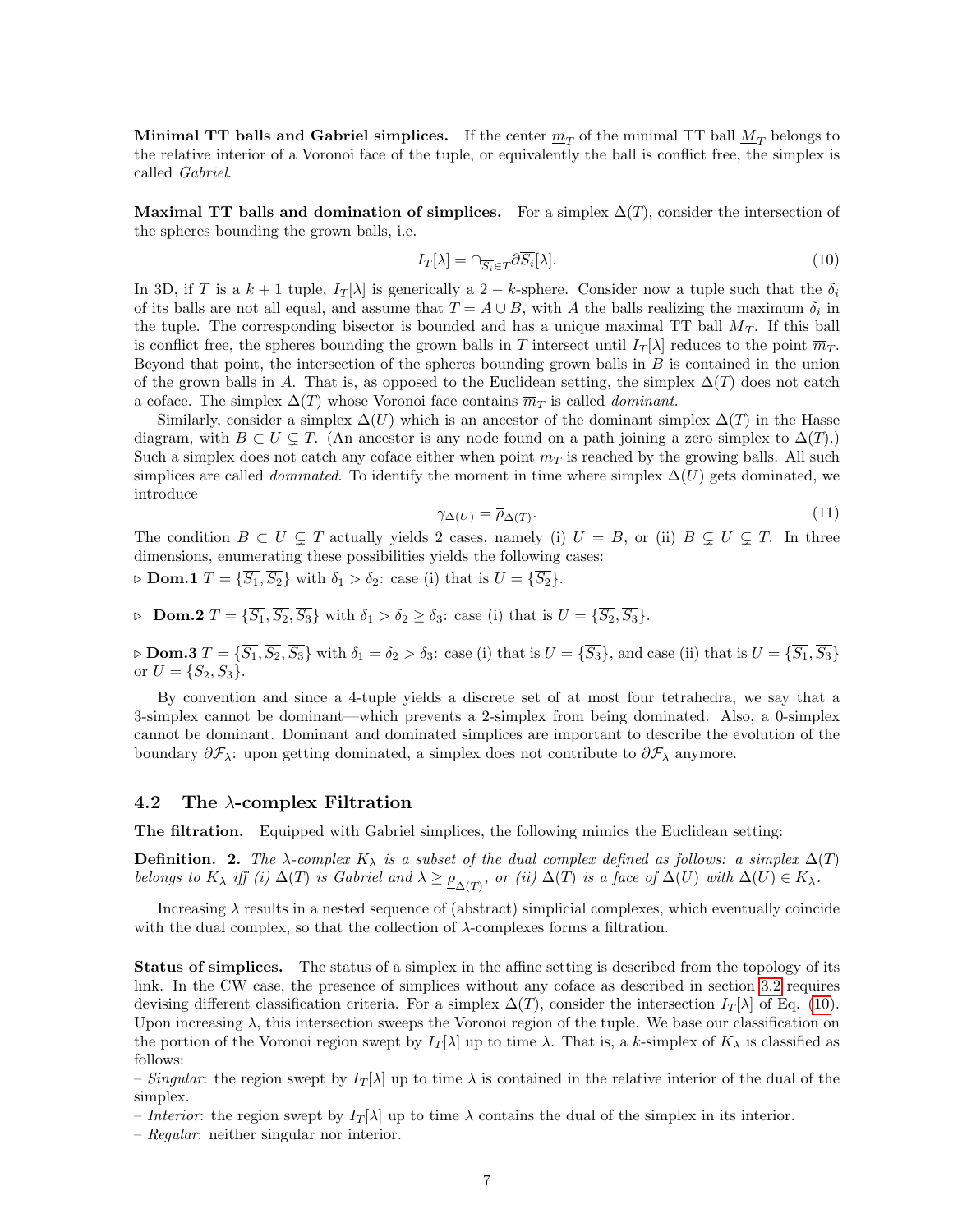Table 1 Classification of simplices : cases.

| Case                                                                             |
|----------------------------------------------------------------------------------|
| $\overline{(1) \Delta(T)} \in CH(\overline{S}),$ Gabriel, non dominated/dominant |
| (2) $\Delta(T) \in CH(\overline{S})$ , non Gabriel, non dominated/dominant       |
| (3) $\Delta(T) \notin CH(\overline{S})$ Gabriel, non dominated/dominant          |
| (4) $\Delta(T) \notin CH(\overline{S})$ , non Gabriel, non dominated/dominant    |
| (5) $\Delta(T) \notin CH(\overline{S})$ Gabriel, dominant                        |
| (6) $\Delta(T) \notin CH(\overline{S})$ , non Gabriel, dominant                  |
| $(7) \Delta(T) \notin CH(\overline{S})$ Gabriel, dominated                       |
| (8) $\Delta(T) \notin CH(\overline{S})$ , non Gabriel, dominated                 |

<span id="page-8-3"></span>

| Table 2 Classification of simplices : intervals. |  |  |  |  |
|--------------------------------------------------|--|--|--|--|
|--------------------------------------------------|--|--|--|--|

| (1) $(\underline{\rho}_{\Delta(T)}, \underline{\mu}_{\Delta(T)}]$<br>(2) | $(\underline{\mu}_{\Delta(T)}, +\infty]$                                                                |                                         |
|--------------------------------------------------------------------------|---------------------------------------------------------------------------------------------------------|-----------------------------------------|
| (3) $(\underline{\rho}_{\Delta(T)},\underline{\mu}_{\Delta(T)}]$         | $(\underline{\mu}_{\Delta(T)}, +\infty]$<br>$(\underline{\mu}_{\Delta(T)}, \overline{\mu}_{\Delta(T)}]$ | $(\overline{\mu}_{\Delta(T)},+\infty]$  |
| (4)                                                                      | $(\underline{\mu}_{\Delta(T)},\overline{\mu}_{\Delta(T)}]$                                              | $(\overline{\mu}_{\Delta(T)},+\infty]$  |
| (5) $(\underline{\rho}_{\Delta(T)}, \underline{\mu}_{\Delta(T)}]$        | $(\underline{\mu}_{\Delta(T)}, \overline{\rho}_{\Delta(T)}]$                                            | $(\overline{\rho}_{\Delta(T)},+\infty]$ |
| (6)                                                                      | $(\underline{\mu}_{\Delta(T)}, \overline{\rho}_{\Delta(T)})$                                            | $(\overline{\rho}_{\Delta(T)},+\infty]$ |
| (7) $(\underline{\rho}_{\Delta(T)},\underline{\mu}_{\Delta(T)}]$         | $(\underline{\mu}_{\Delta(T)}, \gamma_{\Delta(T)})$                                                     | $(\gamma_{\Delta(T)},+\infty]$          |
| (8)                                                                      | $(\underline{\mu}_{\Delta(T)}, \gamma_{\Delta(T)}]$                                                     | $(\gamma_{\Delta(T)},+\infty]$          |

#### <span id="page-8-0"></span>4.3 CW Classification of simplices

To classify simplices, we adopt the notations used in the affine case [\[Ede92\]](#page-11-1) and denote  $\underline{\mu}_{\Delta(T)}$  and  $\overline{\mu}_{\Delta(T)}$ the  $\lambda$ -values such that a simplex becomes regular and interior.

For the affine  $\alpha$ -complex, the classification of a simplex as singular, regular, or interior requires considering the four cases { Gabriel, not Gabriel  $\} \times$  { on the convex hull, not on the convex hull }. For simplices which are neither dominant nor dominated, these four possibilities are also found in the CW case—lines 1-4 of Table [2.](#page-8-3)

On the other hand, dominant and dominated simplices are not found on the convex hull—each such simplex involves at least one non-maximal ball, and always end up interior since the maximal TT ball of the tuple of a dominant simplex is conflict free. For dominant simplices, the two additional cases to be considered are Gabriel and non Gabriel—lines 5-6 in Table [2.](#page-8-3) Such a simplex becomes interior as soon as  $\lambda \geq \overline{\rho}_{\Delta(T)}$ .

Similarly for dominated simplices, the two additional cases to be considered are Gabriel and non Gabriel lines 7-8 in Table [2.](#page-8-3) Recall that a dominated simplex is always associated to a dominant simplex. Using the weight  $\gamma_{\Delta(T)}$  of the maximal TT ball of the tuple of the dominant simplex associated to the dominated simplex, see Eq. [\(11\)](#page-7-2), the dominated simplex becomes interior as soon as  $\lambda \geq \gamma_{\Delta(T)}$ .

These notions are illustrated on Fig. [7,](#page-18-0) which features the restricted Voronoi diagram, i.e. the grown balls restricted to their Voronoi regions. Note in particular that the status of simplices reads from the relative position of the restriction w.r.t. the associated Voronoi face, as specified in section [4.2.](#page-7-0)

## <span id="page-8-1"></span>5 Implementation and Experiments

#### <span id="page-8-2"></span>5.1 Algorithm

We designed and implemented an output sensitive algorithm computing the dual complex, with cubic preprocessing time. The algorithm also accommodates the *reduced*  $\lambda$ -complex i.e. the  $\lambda$ -complex restricted to values  $\lambda \leq \lambda_{\text{max}}$ —that is the growth process if performed up to  $\lambda_{\text{max}}$ .

The pre-processing consists of finding all tuples possibly contributing to the  $\lambda$ -complex for  $\lambda \leq \lambda_{\max}$ . Up to triples, a tuple is candidate provided that its minimal TT ball has a radius less than  $\lambda_{\text{max}}$ . A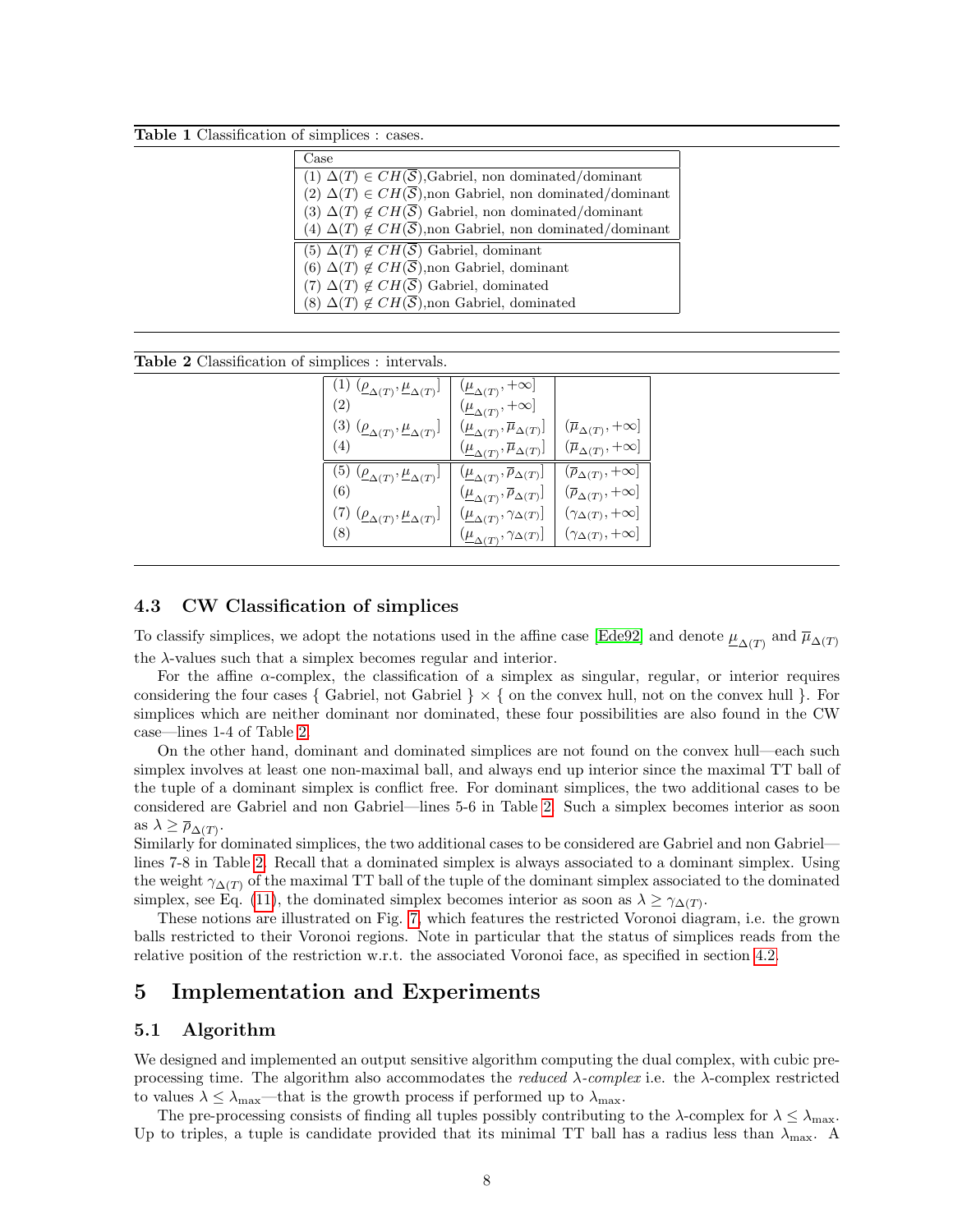quadruple is candidate if at least one radius of its TT balls is less than  $\lambda_{\text{max}}$ .

Based on these candidate tuples, the algorithm consists of two steps. First, one 3-simplex is created for each solution of the quartic equation mentioned in proposition [3,](#page-5-3) provided that this solution defines a conflict free TT ball. Second, the k-skeleton of the CW VD is incrementally built, from  $k = 1$  to  $k = 3$ . To build the k-skeleton, the cofaces of every possible simplex are retrieved from the  $(k-1)$ -skeleton, and these cofaces are used to build the boundary of the Voronoi faces contributed by the tuple. The reader is referred to [\[CD10\]](#page-11-12) for a precise description. We briefly comment on the implementation sketch which is interesting due to the interplay between the combinatorial, geometric, and algebraic levels.

#### <span id="page-9-0"></span>5.2 Implementation

Sketch. The implementation follows the CGAL spirit, see <http://www.cgal.org>, and we sketch it in terms of *concepts* (a set of requirements) and models (a particular implementation). The class  $CW_-\text{-}$ dual representing the dual complex is templated by a combinatorial class providing the Hasse diagram representation, and by a geometric concept class CWGeometricKernel providing the predicates and constructions required. The corresponding generic model CW\_geometric\_kernel is itself templated by a concept class AlgebraicKernel providing the operations needed to deal with the extremal TT balls. As specified by propositions [2](#page-4-4) and [3,](#page-5-3) computing these TT balls requires solving linear systems or a degree four algebraic equation, while the conflict free test requires evaluating the conflict free predicate of Eq. [\(5\)](#page-3-4). We implemented a model of the AlgebraicKernel named CW\_algebraic\_kernel\_double which uses CGAL's Algebraic\_kernel\_d\_1—the latter provides efficient operations on univariate polynomials. The number type being double, this kernel does not provide exact predicates. Finally, the class CW\_alpha\_shape inherits from CW\_dual and provides the tags and intervals detailed in Table [2.](#page-8-3)

#### <span id="page-9-1"></span>5.3 Application to molecular models

Reconstructing Large Assemblies. Understanding the behaviour of living cells requires describing the structure and behaviour of a number of macro-molecular assemblies. While atomic models of small complexes can be obtained from X ray crystallography and/or NMR, the reconstruction of large assemblies such as molecular motors (cell locomotion), branched actin filaments (muscle contraction), chaperonin cavities (protein folding) or nuclear pore complexes (nucleo-cytoplasmic regulation) is more challenging. A recent trend in this context consists of performing the reconstruction from diverse experimental data  $[AFK^+08]$ . For example, cryo electron microscopy  $(EM)$  maps allows the reconstruction of envelopes of assemblies, typically at intermediate resolution  $(10-15 \text{ Å})$ . Immuno-labelling combined with EM can be used to locate protein instances, but positioning uncertainties are faced due to the resolution of microscopes. Proteomics methods such as Tandem Affinity Purification provide lists of interacting proteins, but these are inherently ambiguous. The reconstruction of a model from such noisy and ambiguous data is clearly a challenge, and typical reconstruction procedures perform simulating annealing in the space of parameters describing the model, so as to maximize the agreement between this model and the experimental data available. We now examine the largest protein assembly known to date in eukaryotic cells, namely the Nuclear Pore Complex (NPC).

Application to The Nuclear Pore Complex. The NPC is a radially symmetric protein assembly regulating exchanges between the nucleus and the cytoplasm of eukaryotic cells, thanks to the lumen located in its center. The NPC involves 456 protein instances of 30 different protein types, and we term each connected subset of instances a *complex* in the sequel. The *stoichiometry* of a protein type is the number of its instances—a number in the range 8-16 for the NPC. Two remarkable papers reported putative models of the NPC, reconstructed from the integration of various experimental data  $[ADV^+07,$  $AFK<sup>+</sup>08$  $AFK<sup>+</sup>08$ . A model of the NPC is a collection of balls. The reconstruction resorts to simulated annealing to define the balls (centers and radii) so as to maximize the agreement with experimental data. The whole procedure is very complex—the supplemental of the two Nature papers runs on 107 pages, and different levels of detail are actually used along the optimization procedure. At the finest level, which corresponds to the output, a given protein is represented by a number of balls in the range  $1-12$ , depending on the protein type. The functional optimized being non convex, a total of 1000 models were selected. These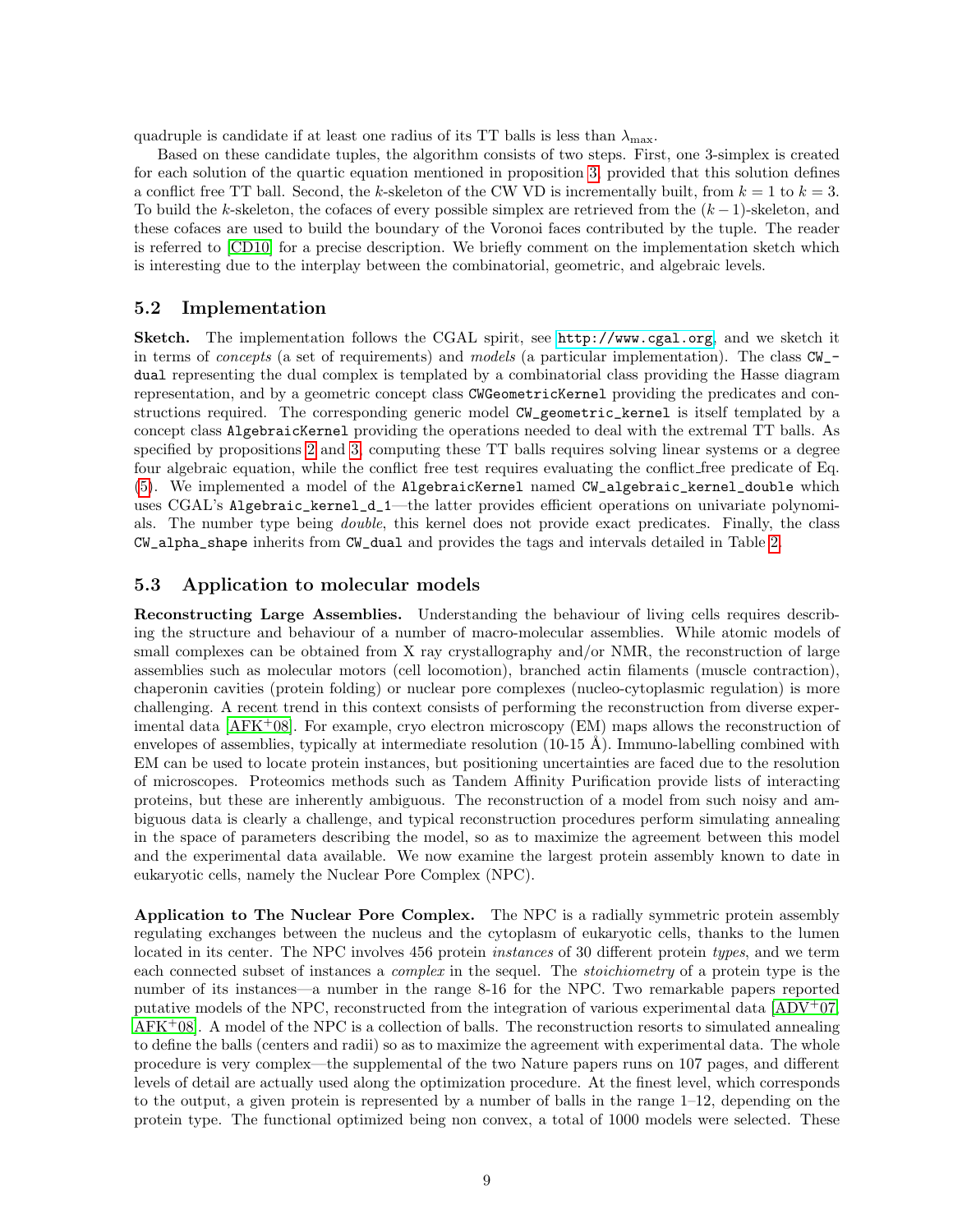models were further averaged to produce one density map per protein type, i.e. a 3D matrix where each pixel is endowed with the probability of being covered by an instance of that type. Refer to Fig. [2](#page-14-0) for a 2D example. The maps being quite noisy, contouring a map does not in general allow one to precisely locate the instances of that type. Also, superimposing the 30 maps do not allow one to investigate the relative positions of the instances of all types. We use  $\lambda$ -shapes to make a collective assessment of these maps.

Applications of λ-shapes. As a pre-processing, we build a toleranced model for each map, based on its stoichiometry. The high confidence regions are defined as (clusters of) local maxima of the density. Starting from these anchors, a region growing algorithm is run until a region with prescribed volume is reached. Each connected component is then covered with one toleranced ball. Merging the toleranced models of the 30 types yields a toleranced model of the NPC consisting of 456 toleranced balls. The resulting reduced  $\lambda$ -complex for  $\lambda_{\text{max}} = 1$ , computed in 11 minutes on an x86.64 bits architecture at 3.2HGz, is used for two purposes.

First, the topological persistence of connected components provides an assessment of the stability of complexes in the assembly. Our particular interest are the stable complexes, whose composition in terms of protein types can be discussed w.r.t. the aforementioned Tandem Affinity Purification data. Such a discussion will be reported elsewhere.

Second, we investigate the packing properties of instances : upon increasing  $\lambda$ , the number of connected components ( $\#c.c.$ ) of  $\mathcal{F}_{\lambda}$  decreases, and its volume V $ol_{\lambda}$  increases. The volume of a protein instance being estimated from its sequence of amino-acids, let  $Vol_{ref}$  the sum of the volumes of all instances, and denote  $r_{\lambda} = Vol_{\lambda}/Vol_{ref}$ . Tracking the evolution of the number #c.c. thanks to a Union-Find algorithm applied to the simplices of the dual complex, we investigate the correlations between the three parameters  $(\text{\#c.c.}, \lambda, r_\lambda)$ .

This curve is presented on Fig. [8](#page-18-1) for the 32 protein instances of a half-spoke, i.e. one of the 16 sub-units of the NPC. For a perfectly accurate model, one would expect one connected component for a value of  $r_{\lambda} = 1$ , but we observe 10 of them in our case. Also, the last two consecutive values of  $\lambda$  triggering a drop of the number of c.c. are as follows: for  $\lambda = 0.62$ , there are two c.c. and  $r_{0.62} = 3.46$ ; for  $\lambda = 1.25$ , there is one c.c. and  $r_{1.25} = 7.20$ . The corresponding grown balls are illustrated on Fig. [9.](#page-19-0) On this example, the fact that a 7-fold increase of volume occupancy is required to connect the instances hints at an imprecise positioning of selected proteins. In particular, the significant increase of  $r<sub>\lambda</sub>$  in-between  $\#c.c. = 2$  and  $\#c.c. = 1$  hints at a poor positioning of two instances located far away from the 30 remaining ones.

This type of analysis is being used to provide a thorough evaluation of putative pseudo-atomic NPC models, based on (i) the stability of complexes measured by topological persistence, (ii) a coherence analysis of the models w.r.t. Tandem Affinity Purification data, and (iii) quantitative statistics based on volume and surface calculations. These analysis will complement the qualitative discussions and hypothesis developed in [\[ADV](#page-11-8)+07].

## <span id="page-10-0"></span>6 Conclusion and outlook

Handling ambiguous geometric shapes is non trivial, and the spirit of this work is to integrate modeling uncertainties in the geometric model, as opposed to making arbitrary decisions. As demonstrated, the problem of modeling with toleranced balls is tantamount to using a compoundly weighted Voronoi diagram, and the fact that a toleranced ball (or equivalently a weighted point) has two parameters provides additional modeling flexibility. Yet, a number of further developments are called for.

On the algorithmic side, designing an efficient algorithm to build the dual complex of the CW VD is an open question. While our algorithm fits our needs in molecular modeling, an efficient algorithm is a must for the framework to be used say in geometry processing. From a combinatorial perspective, the task is difficult though, in particular because Voronoi regions are not connected. From a numerical perspective, designing efficient predicates based on degree-four algebraic numbers is also challenging. Finally, the design of toleranced models also raises interesting questions falling in the realm of geometric optimization.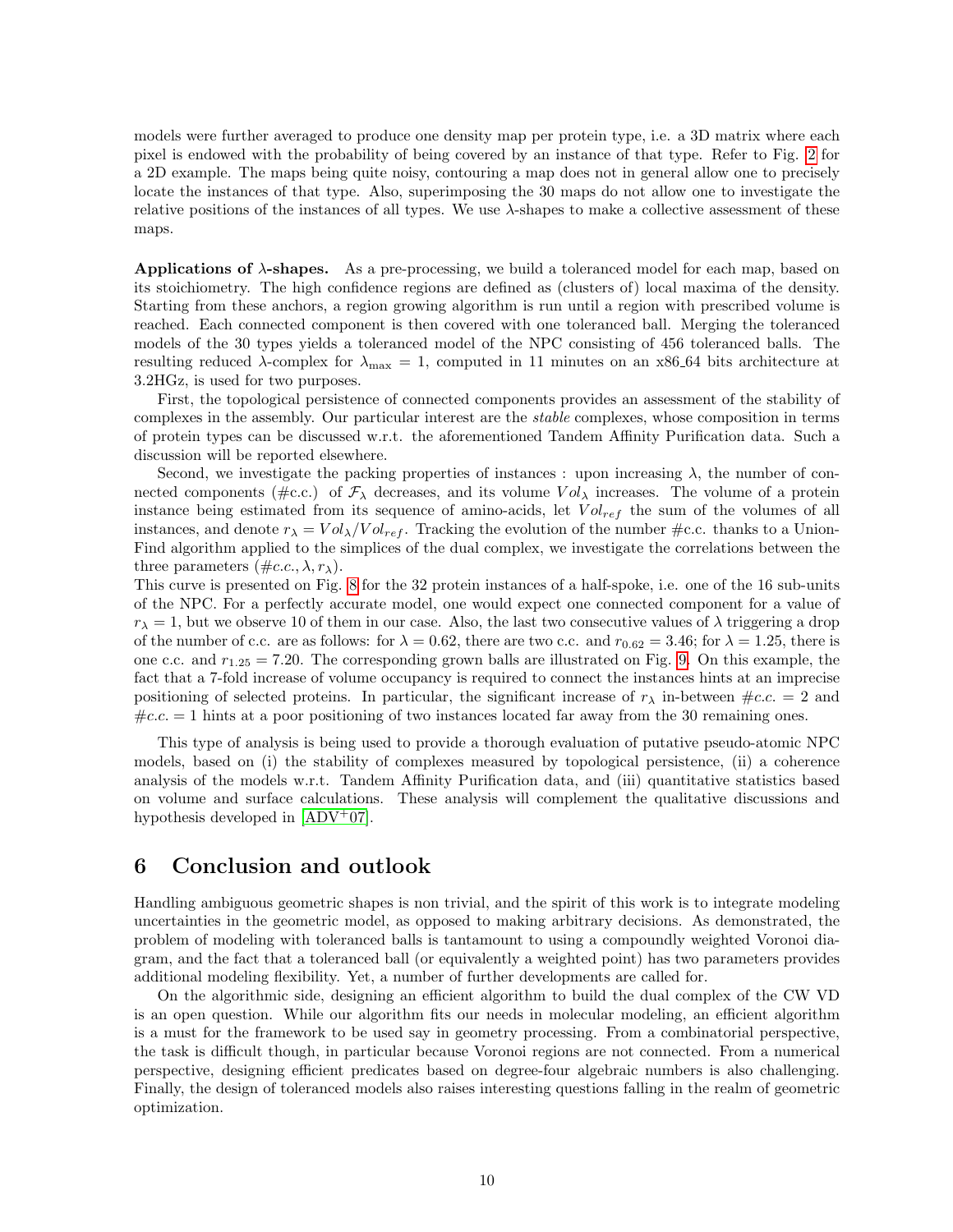On the application side, toleranced models should have a clear leveraging power in computational structural biology. A major trend there is the reconstruction of large molecular machines from the integration of various experimental data. The models designed so far are not precise enough to be used for mechanistical simulations. We believe that toleranced models have the potential to allow for a precise assessment of such models with respect to biological data, and will help to establish atomic-resolution models.

More classical geometric applications should also benefit from toleranced models, in particular the representation of shapes based on skeletal representations and the medial axis transform, in the spirit of recent contributions such as conformal α-shapes and scale-axis transforms.

Acknowledgements. Svetlana Dokudovskaya is acknowledged for stimulating discussions. Michael Hemmer is acknowledged for his help with CGAL's algebraic kernel.

## References

- <span id="page-11-8"></span>[ADV+07] F. Alber, S. Dokudovskaya, L.M. Veenhoff, W. Zhang, J. Kipper, D. Devos, A. Suprapto, O. Karni-Schmidt, R. Williams, B.T. Chait, et al. The molecular architecture of the nuclear pore complex. Nature, 450(7170):695–701, 2007.
- <span id="page-11-6"></span>[AE96] N. Akkiraju and H. Edelsbrunner. Triangulating the surface of a molecule. *Discrete Appl.* Math., 71:5–22, 1996.
- <span id="page-11-9"></span>[AFK<sup>+</sup>08] F. Alber, F. Forster, D. Korkin, M. Topf, and A. Sali. Integrating diverse data for structure determination of macromolecular assemblies. Ann. Rev. Biochem., 77:11.1–11.35, 2008.
- <span id="page-11-10"></span>[BD05] J.-D. Boissonnat and C. Delage. Convex hull and voronoi diagram of additively weighted points. In ESA, 2005.
- <span id="page-11-7"></span>[BGNC09] B. Bouvier, R. Grunberg, M. Nilges, and F. Cazals. Shelling the voronoi interface of proteinprotein complexes reveals patterns of residue conservation, dynamics and composition. Proteins: structure, function, and bioinformatics, 76(3):677–692, 2009.
- <span id="page-11-0"></span>[BWY06] J-D. Boissonnat, C. Wormser, and M. Yvinec. Curved voronoi diagrams. In J.-D. Boissonnat and M. Teillaud, editors, *Effective Computational Geometry for curves and surfaces*. Springer-Verlag, Mathematics and Visualization, 2006.
- <span id="page-11-12"></span>[CD10] F. Cazals and T. Dreyfus. Multi-scale geometric modeling of ambiguous shapes with toleranced balls and compoundly weighted  $\alpha$ -shapes. Research Report RR-7306, INRIA, 2010.
- <span id="page-11-4"></span>[CGPZ06] F. Cazals, J. Giesen, M. Pauly, and A. Zomorodian. The conformal alpha shapes filtration. The Visual Computer, 22:1–10, 2006.
- <span id="page-11-3"></span>[CSEH05] D. Cohen-Steiner, H. Edelsbrunner, and J. Harer. Stability of persistence diagrams. In ACM Symp. Comp. Geometry, 2005.
- <span id="page-11-1"></span>[Ede92] H. Edelsbrunner. Weighted alpha shapes. Technical Report UIUCDCS-R-92-1760, Dept. Comput. Sci., Univ. Illinois, Urbana, IL, 1992.
- <span id="page-11-5"></span>[Ede95] H. Edelsbrunner. The union of balls and its dual shape. Discrete Comput. Geom., 13:415–440, 1995.
- <span id="page-11-11"></span>[EK06] I.Z. Emiris and M.I. Karavelas. The predicates of the Apollonius diagram: algorithmic analysis and implementation. Computational Geometry: Theory and Applications, 33(1-2):18–57, 2006.
- <span id="page-11-2"></span>[ELZ02] H. Edelsbrunner, D. Letscher, and A. Zomorodian. Topological persistence and simplification. Discrete Comput. Geom., 28:511–533, 2002.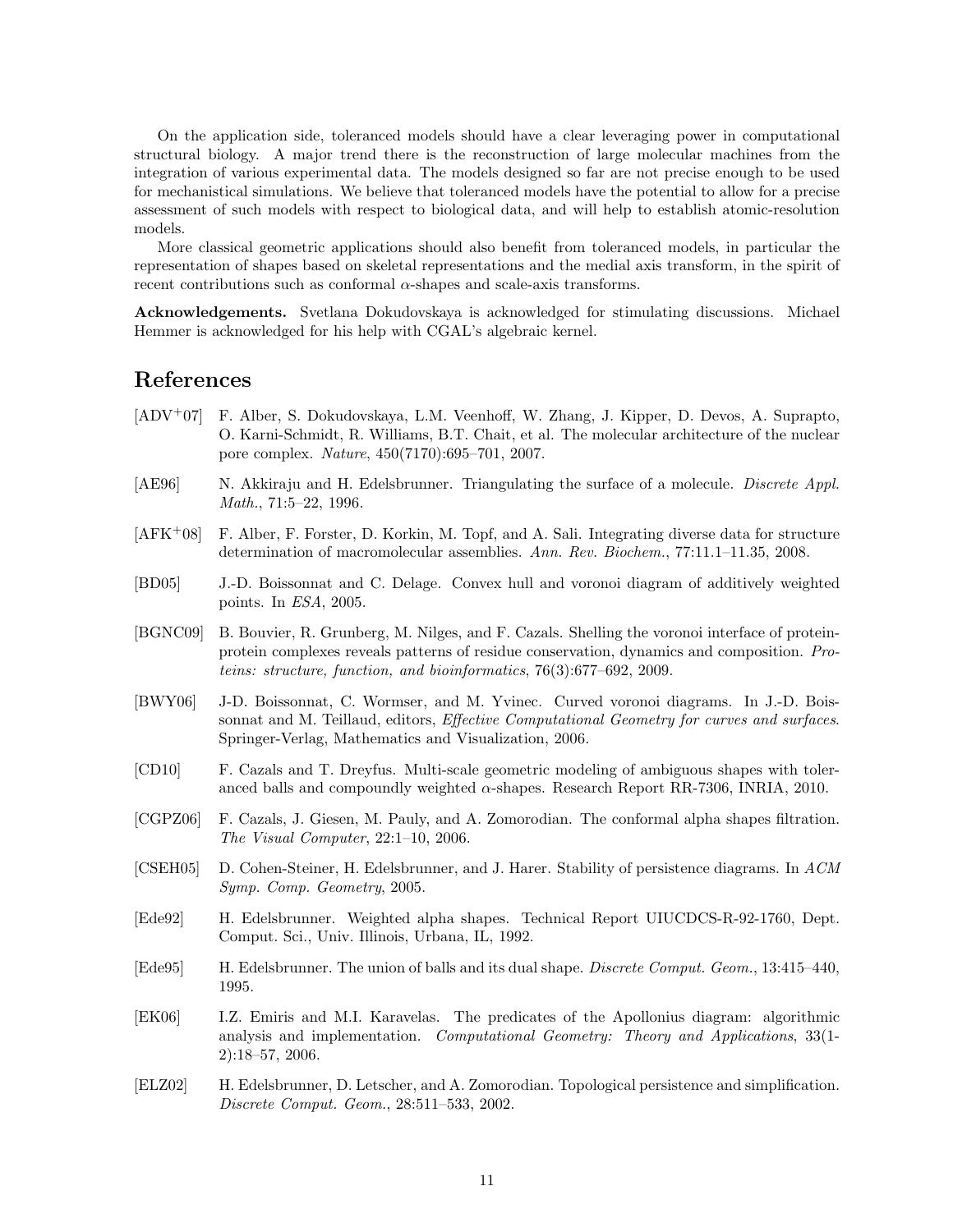- <span id="page-12-4"></span>[GAG+06] Anne-Claude Gavin, Patrick Aloy, Paola Grandi, Roland Krause, Markus Boesche, Martina Marzioch, Christina Rau, Lars Juhl Jensen, Sonja Bastuck, Birgit Dmpelfeld, Angela Edelmann, Marie-Anne Heurtier, Verena Hoffman, Christian Hoefert, Karin Klein, Manuela Hudak, Anne-Marie Michon, Malgorzata Schelder, Markus Schirle, Marita Remor, Tatjana Rudi, Sean Hooper, Andreas Bauer, Tewis Bouwmeester, Georg Casari, Gerard Drewes, Gitte Neubauer, Jens M Rick, Bernhard Kuster, Peer Bork, Robert B Russell, and Giulio Superti-Furga. Proteome survey reveals modularity of the yeast cell machinery. Nature, 440(7084):631–636, Mar 2006.
- <span id="page-12-1"></span>[GJ03] J. Giesen and M. John. The flow complex: A data structure for geometric modeling. In ACM SODA, 2003.
- <span id="page-12-3"></span>[GMPW09] J. Giesen, B. Mikls, M. Pauly, and C. Wormser. The scale axis transform. In ACM Symp. on Computational Geometry, 2009.
- <span id="page-12-5"></span>[LTSW09] K. Lasker, M. Topf, A. Sali, and H.J. Wolfson. Inferential Optimization for Simultaneous Fitting of Multiple Components into a CryoEM Map of Their Assembly. Journal of Molecular Biology, 388:180–194, 2009.
- <span id="page-12-6"></span>[LWC97] J-C. Latombe, R. Wilson, and F. Cazals. Assembly sequencing with toleranced parts. Computer Aided Design, 29(2):159–174, 1997.
- <span id="page-12-2"></span>[Mil63] John W. Milnor. Morse Theory. Princeton University Press, Princeton, NJ, 1963.
- <span id="page-12-0"></span>[OC00] A. Okabe and B. Boots K. Sugihara S. Nok Chiu. Spatial Tessellations: Concepts and Applications of Voronoi Diagrams (2nd Ed.). Wiley, 2000.
- <span id="page-12-7"></span> $[SCC<sup>+</sup>06]$  J. Seo, Y. Cho, C-H. Cho, D. Kim, J. Ryu, and D-S. Kim. The  $\beta$ -shape and  $\beta$ -complex for three-dimensional spheres. Proceedings of the third International Symposium on Voronoi Diagrams in Science and Engineering, 2006.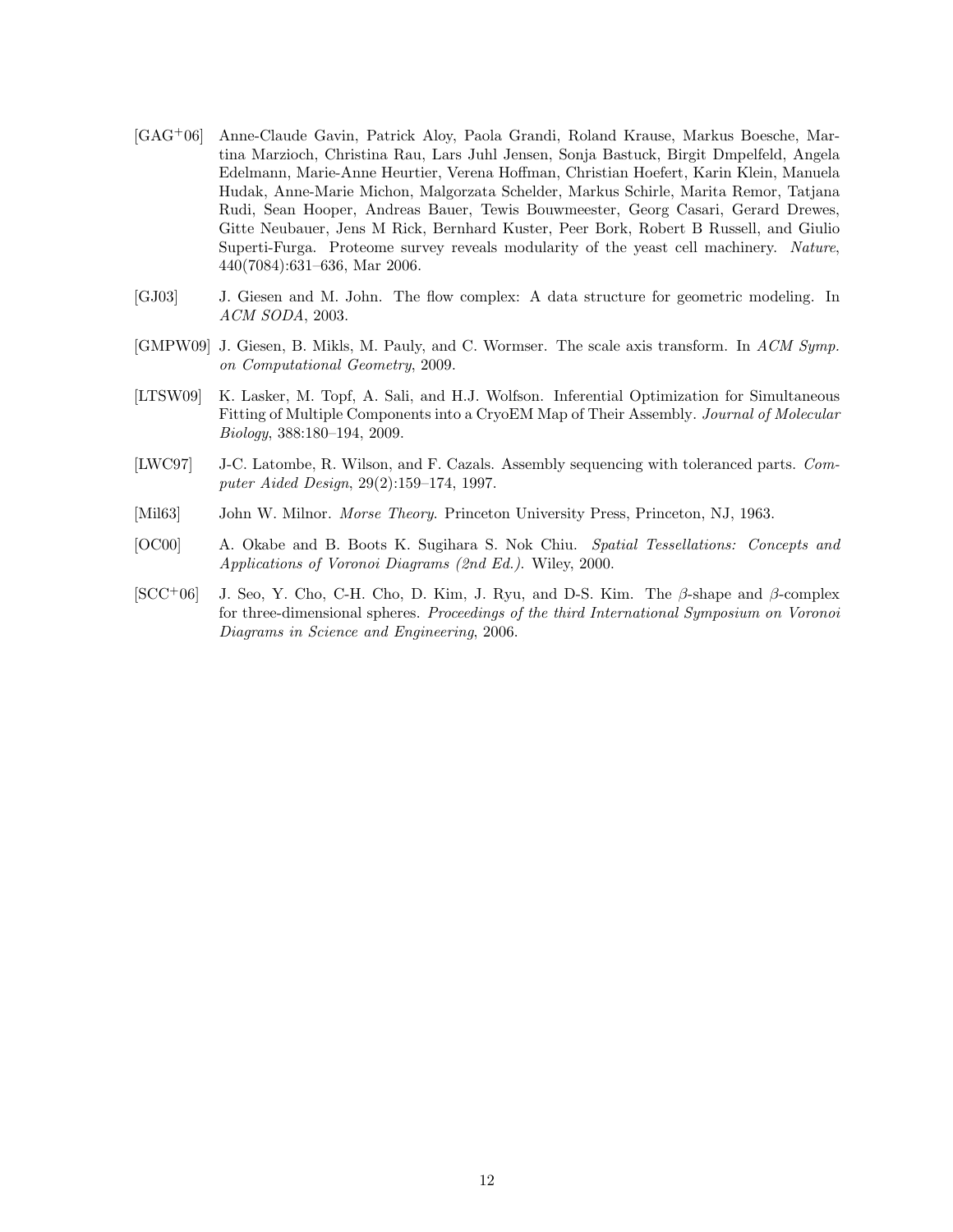<span id="page-13-0"></span>**Figure 1** Curved Voronoi diagrams of 7 circles / weighted points. (a) Power diagram  $d(S_i(c_i, r_i), p) = ||p - p||$  $c_i||^2 - r_i^2$ . (b) Apollonius diagram :  $d(S_i(c_i, r_i), p) = ||p - c_i|| - r_i$  (c) Möbius diagram :  $d(S_i(c_i, a_i, r_i), p) =$  $a_i \| p - c_i \|^{2} - r_i^{2}.$ 

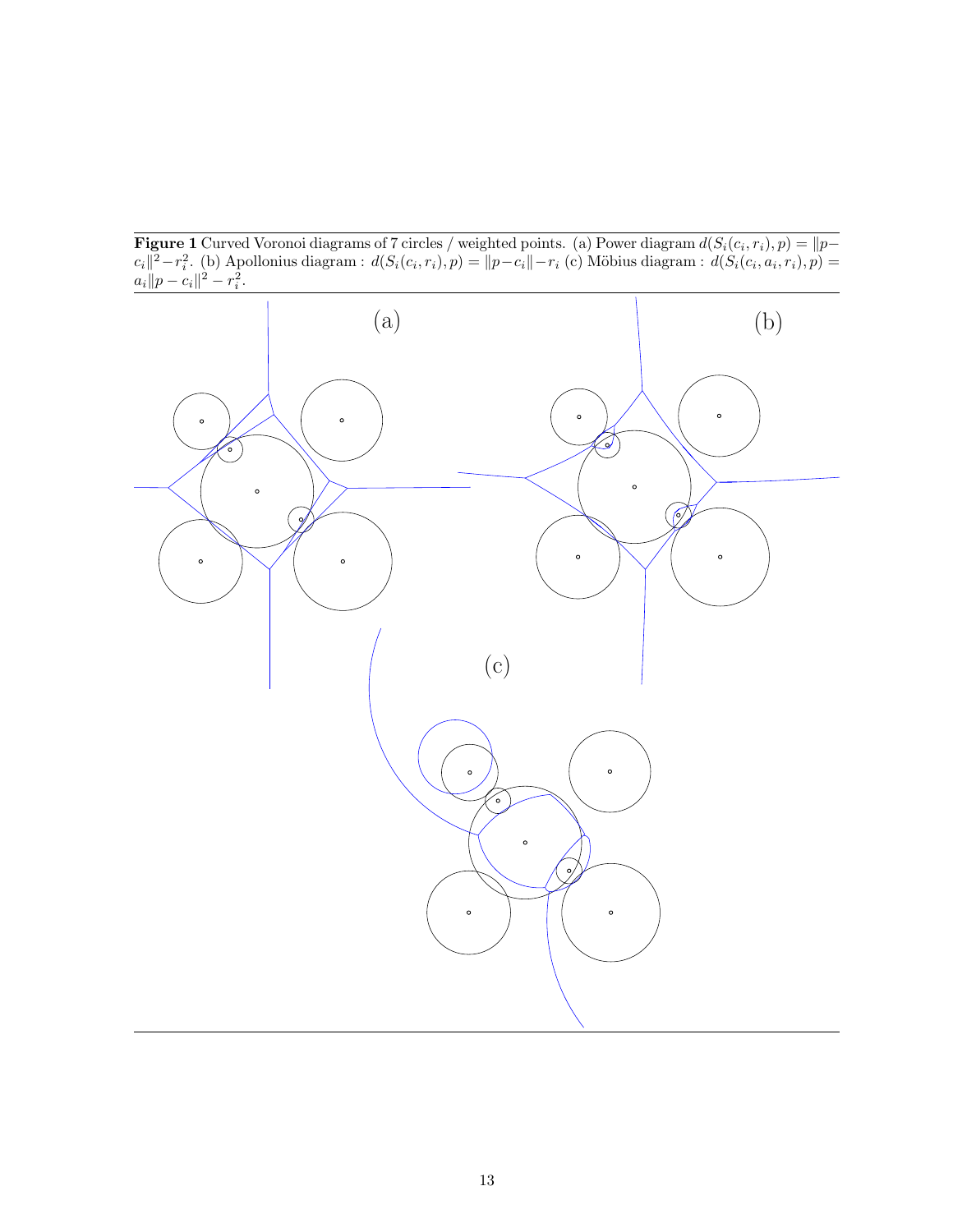<span id="page-14-0"></span>Figure 2 A fictitious molecule of three atoms undergoing conformational changes.(Inset) The two extreme conformations. (Main figure) Probability density map  $D$  and toleranced balls. The map  $D$  displays the probability for a given pixel to be covered by a random conformation. The toleranced balls cover the portion of the map D involving probabilities beyond a given threshold. Dashed lines represent the inner and outer balls of the toleranced balls. Note that higher the confidence / probability, the smaller the region between the inner and outer balls.



<span id="page-14-1"></span>Figure 3 Toleranced tangent (TT) balls and conflict free balls. In dashed lines, toleranced balls  $\overline{S_1}(0,0;1,5), \overline{S_2}(0,10;2,8), \overline{S_3}(4,-9;1,3).$  The three dotted circles represent  $\overline{S_1}[3/4], \overline{S_2}[3/4], \overline{S_3}[3/4].$ The three circles centered at p are the scaled versions of ball  $B(p, 3/4)$ ; following remark [1,](#page-3-5) ball  $B(p, 3/4)$ is TT to  $\overline{S_1}$  and  $\overline{S_2}$ , and conflict free with  $\overline{S_3}$ .

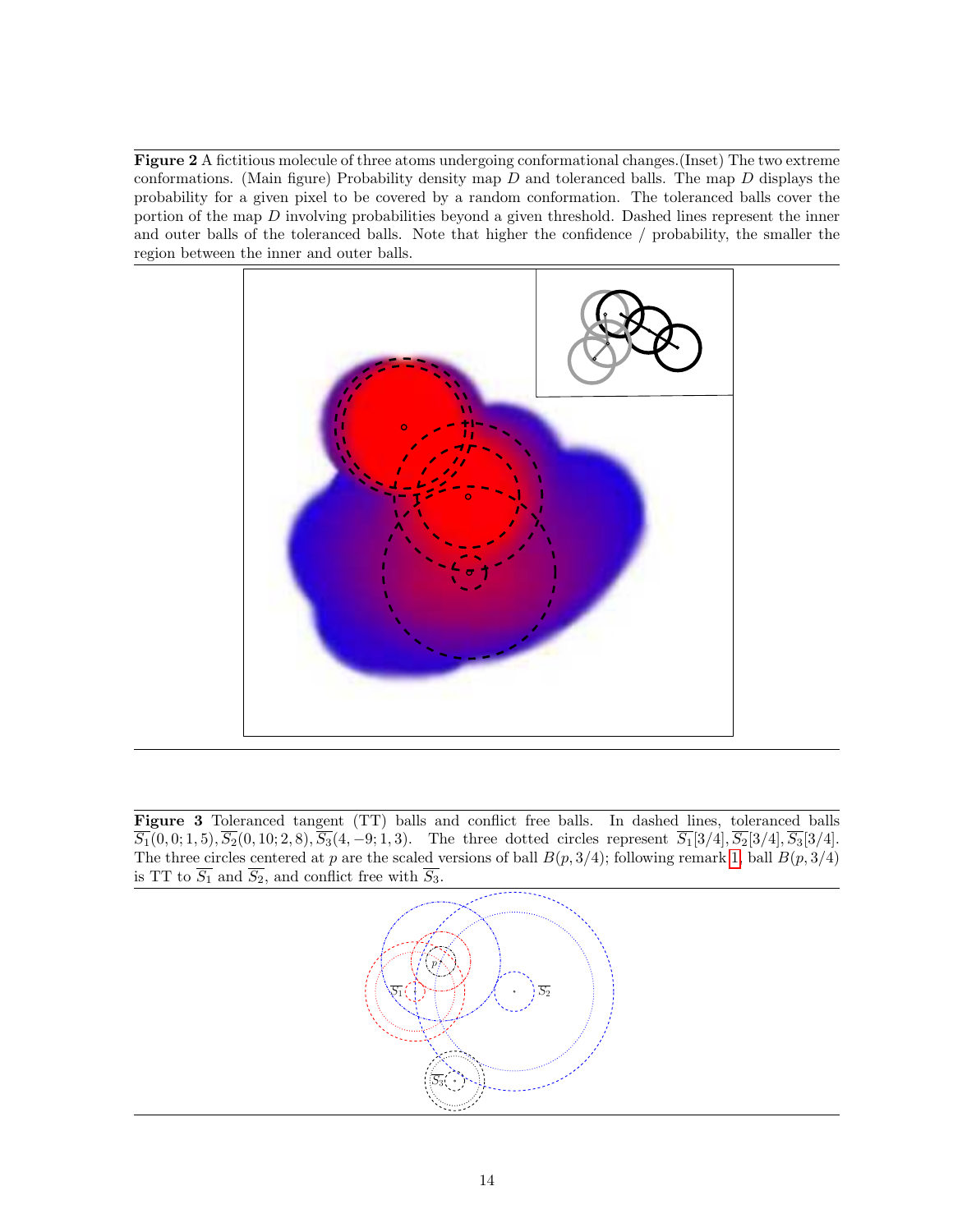<span id="page-15-0"></span>Figure 4 Two toleranced balls and their bisector which is a degree four algebraic curve –green curve. Dashed circles corresponding to the inner and outer balls. Dotted circles correspond to the solutions of

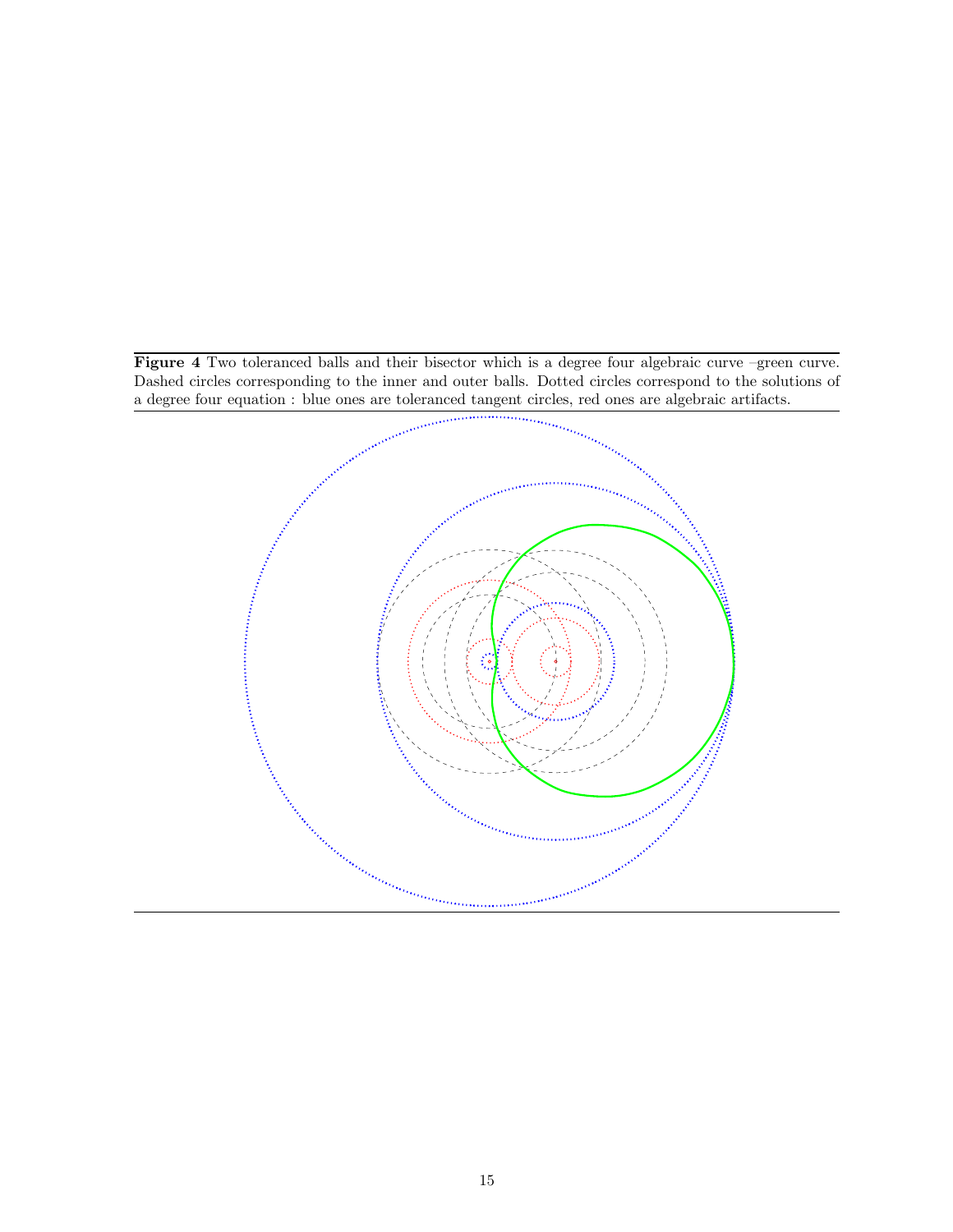<span id="page-16-0"></span>**Figure 5** CW diagram and dual complex of 7 toleranced balls in 2D:  $S_1 = (-5, -5, 3, 7), S_2 = (5, 5, 3, 7)$ ,  $S_3 = (-1, 0; 4, 5), S_4 = (0, 0; 2, 5), S_5 = (8, 7; 2, 3), S_6 = (8, 5; 3, 4), S_7 = (1, 10; 1, 2).$   $Vor(S_3)$  and  $Vor(S_1, S_2)$  are not connected.  $Vor(S_2)$  is not simply connected.  $\delta_1$  and  $\delta_2$  are maximal and  $S_1, S_2$  have unbounded Voronoi regions Conventions for the dual complex : 0-simplices: black dots; one-simplices: blue curves; two simplices: red dots. Note that  $\overline{S_4}$  is represented by two vertices  $\Delta_1(4)$  and  $\Delta_2(4)$ .  $\Delta_1(2, 5, 6)$  and  $\Delta_2(2, 5, 6)$  share the three same edges.  $\Delta(2, 7)$  does not bound any triangle.

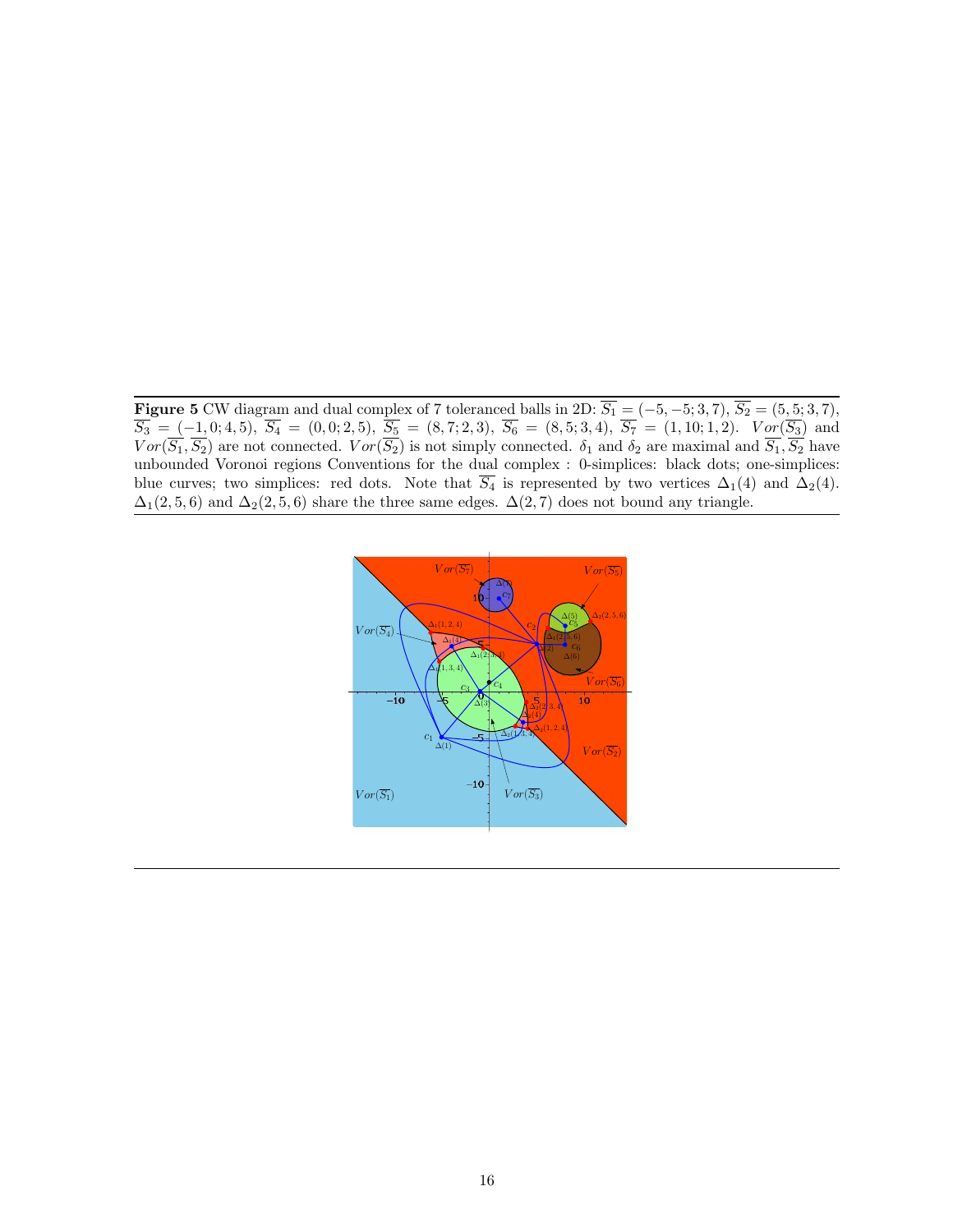<span id="page-17-0"></span>Figure 6 Dominant and dominated simplices illustrated with the CW VD of 3 toleranced balls (dashed lines):  $S_1 = (5, 4; 1, 4)$  (black),  $S_2 = (7, 7; 2, 3.5)$  (blue),  $S_3 = (4, 5; 2, 3)$  (red). The max TT ball  $M_{\Delta(1,3)}$ is conflict free (witnessed by the blue dashed-dotted circle):  $\Delta(1,3)$  is dominant and  $\Delta(3)$  is dominated.  $\Delta(1, 2)$  is dominant and  $\Delta(2)$  is dominated too.

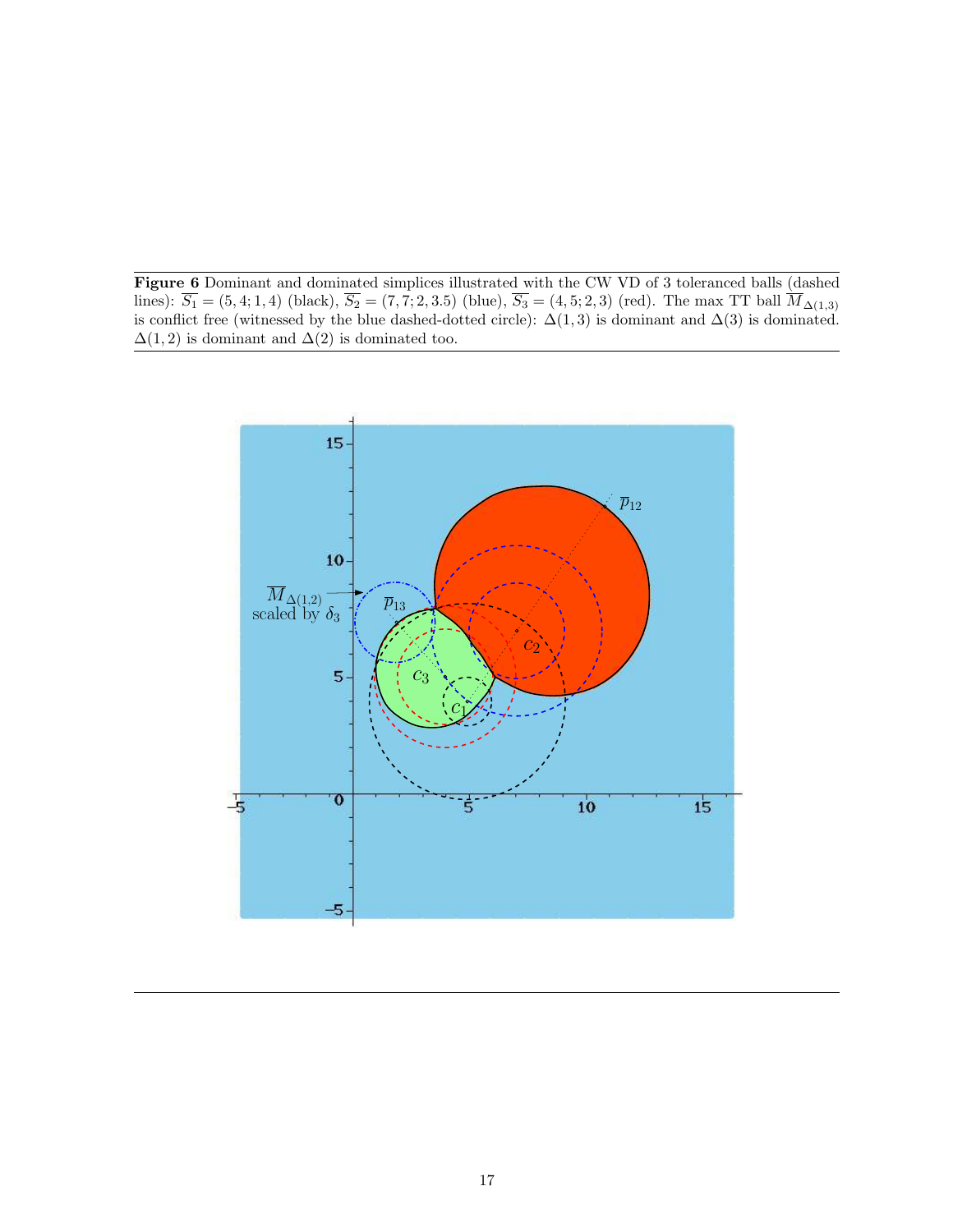<span id="page-18-0"></span>**Figure 7** Restricted Voronoi regions for the CW VD of Fig. [5](#page-16-0) for  $\lambda = 1$ . The 8 dual vertices and the 10 dual edges in the  $\lambda$ -complex are drawn in blue.  $\Delta(5)$  and  $\Delta(6)$  is interior and all other dual vertices are regular. There is no singular dual vertex.  $\Delta(1,3)$  and  $\Delta(2,7)$  are singular,  $\Delta(2,3)$ ,  $\Delta(2,5)$ ,  $\Delta(2,6)$ ,  $\Delta(5,6)$  are interior and all other dual edges are regular. The 4 dual triangles in the  $\lambda$ -complex are represented by red Voronoi vertices.



<span id="page-18-1"></span>**Figure 8** Half-spoke of the NPC : polyline connecting the points  $(\text{\#c.c.}, \lambda, r_\lambda)$ ; the  $\lambda$  values are those triggering a decrease of one unit of the number of connected components.